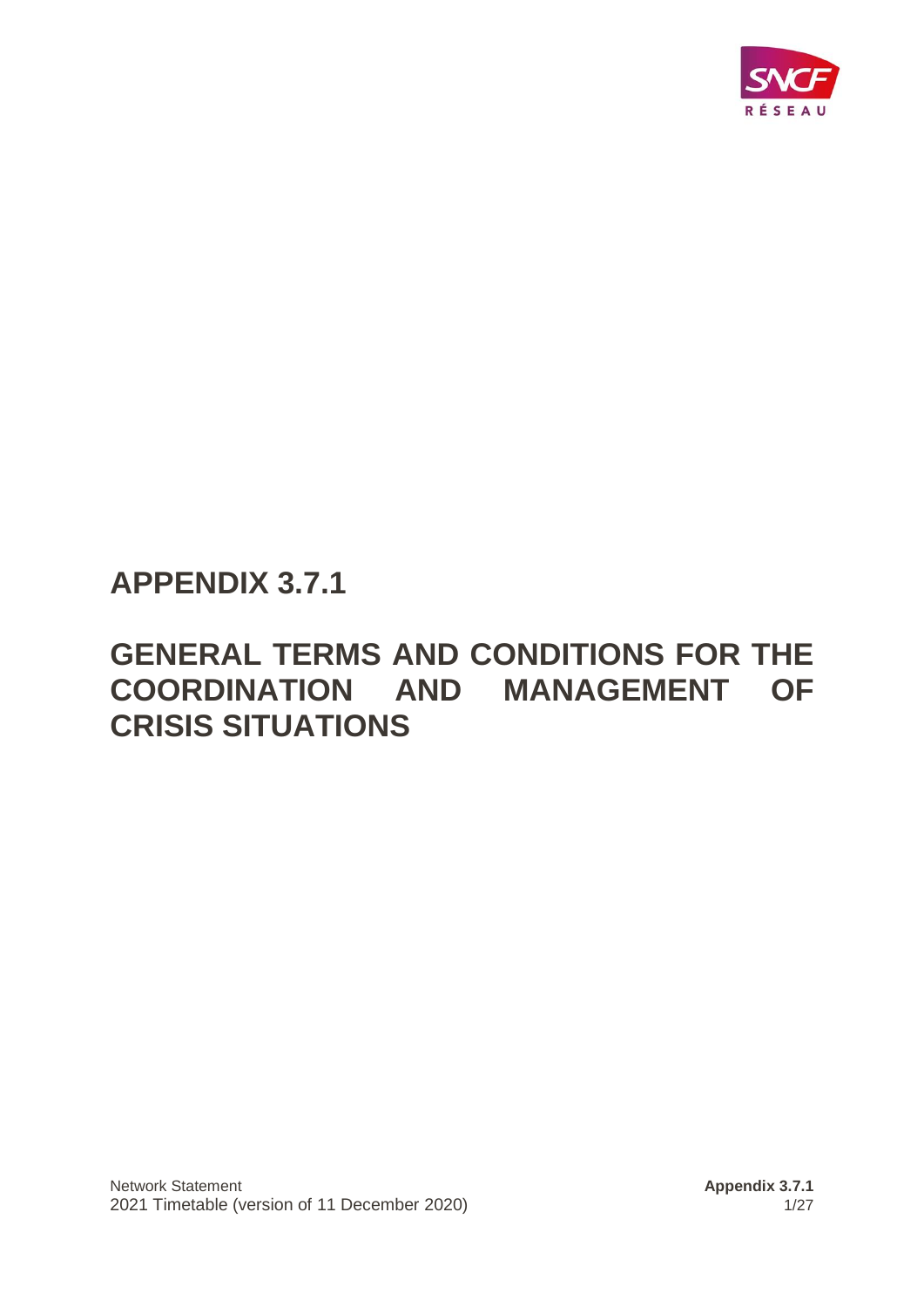## **CONTENTS**

| ARTICLE 5 - OBLIGATIONS PERTAINING TO DOCUMENTATION, INFORMATION AND |  |
|----------------------------------------------------------------------|--|
|                                                                      |  |
|                                                                      |  |
| ARTICLE 8 - OBLIGATIONS OF SNCF RESEAU AND ITS CUSTOMERS 11          |  |
|                                                                      |  |
| ARTICLE 10 - ACCESS TO THE CUSTOMER'S DATA AND INFORMATION SYSTEMS   |  |
|                                                                      |  |
|                                                                      |  |
|                                                                      |  |
|                                                                      |  |
|                                                                      |  |
|                                                                      |  |
|                                                                      |  |
|                                                                      |  |
|                                                                      |  |
|                                                                      |  |
|                                                                      |  |
|                                                                      |  |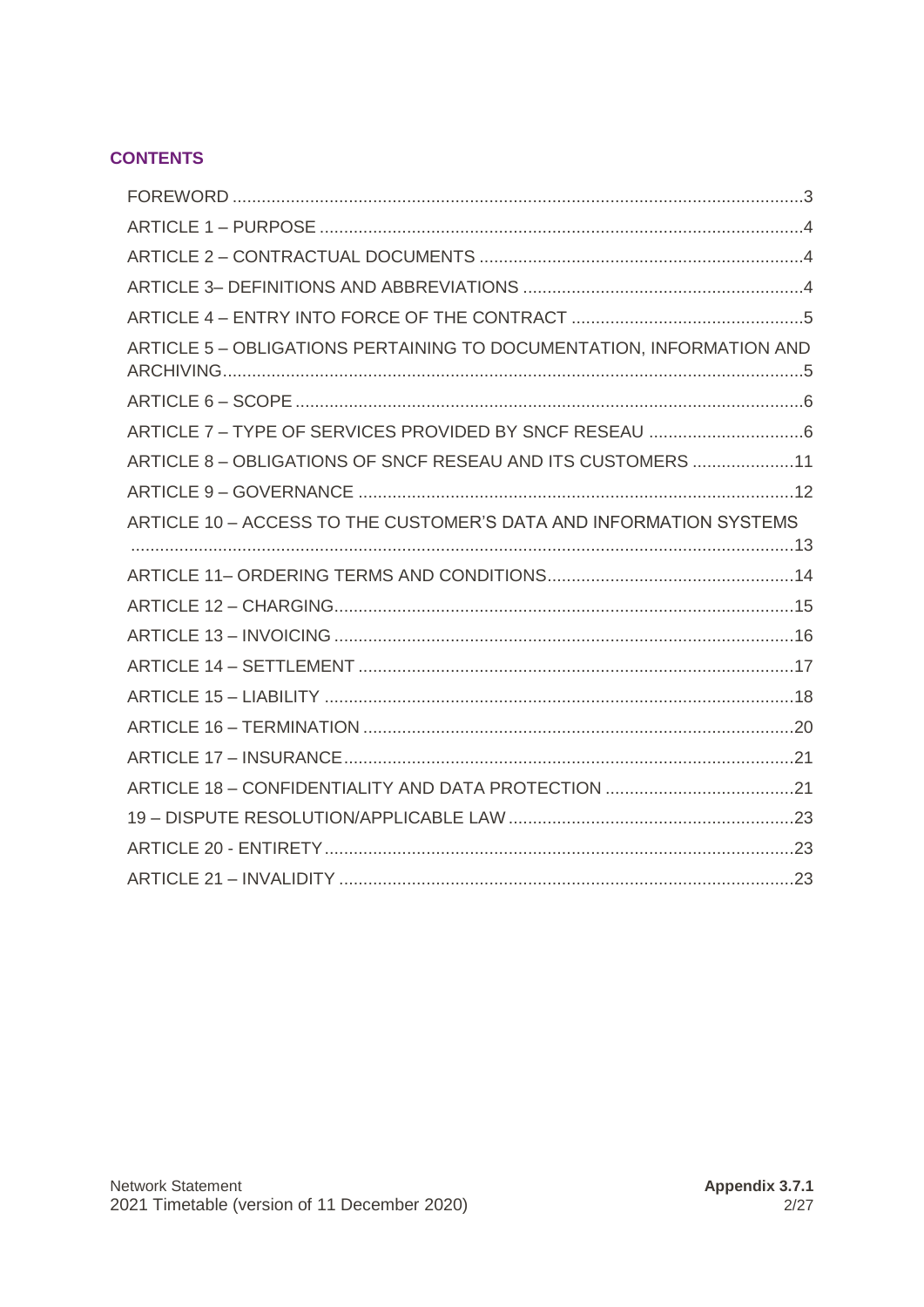#### <span id="page-2-0"></span>**FOREWORD**

Until 31 December 2019, EPIC SNCF was in charge of coordinating and managing crisis situations, under Article L2102-1 of the Transports Code, which entrusted to the head EPIC "*cross-functional services required for the proper operation of the national railway transport system, performed to the benefit of all the actors of this system, in particular as regards crisis management".*

Moreover, Article 3 of Decree No.2015-137 dated 10 February 2015 pertaining to the duties and other statuses of SNCF, then applicable, specified that "*this duty entails the conclusion of a contract between SNCF and the applicant, and is invoiced to the costs of the service to which is added a reasonable profit, where applicable"*.

Finally, the same provision also sets out *"the terms and conditions for the performance of the service set out under § 2 are specified in a document established and updated after consultation with all the players of the national railway transport system*".

As of 1 January 2020, this competence will be transferred to SNCF Réseau by law No. 2018- 515 of 27 June 2018 for a new railway agreement.

This transfer was set out under Article L2111-9 of the Transport Code which provides that "*SNCF Réseau has for duty to perform cross-functional services required for the proper operation of the national railway transport system, to the benefit of all the actors of this system, in particular as regards crisis management*".

An implementing Decree shall specify the legal framework applicable to this new service provided by SNCF Réseau.

Pending the adoption and entry into force of this decree, SNCF Réseau will ensure the coordination and management of crisis situations to the benefit of any railway players soliciting its services.

SNCF Réseau is thus reusing the same charging and performance terms for the crisis coordination and management service as applied by SNCF under the above-mentioned Decree No. 2015-137 of 10 February 2015.

The cost and invoicing of this service are thus established based on the same principles as those set out under Article 3 of Decree No. 2015-137, i.e. "*to the costs of the service to which is added a reasonable profit, where applicable*".

This document aims to define the terms and conditions for the performance of the basic coordination service and the optional services.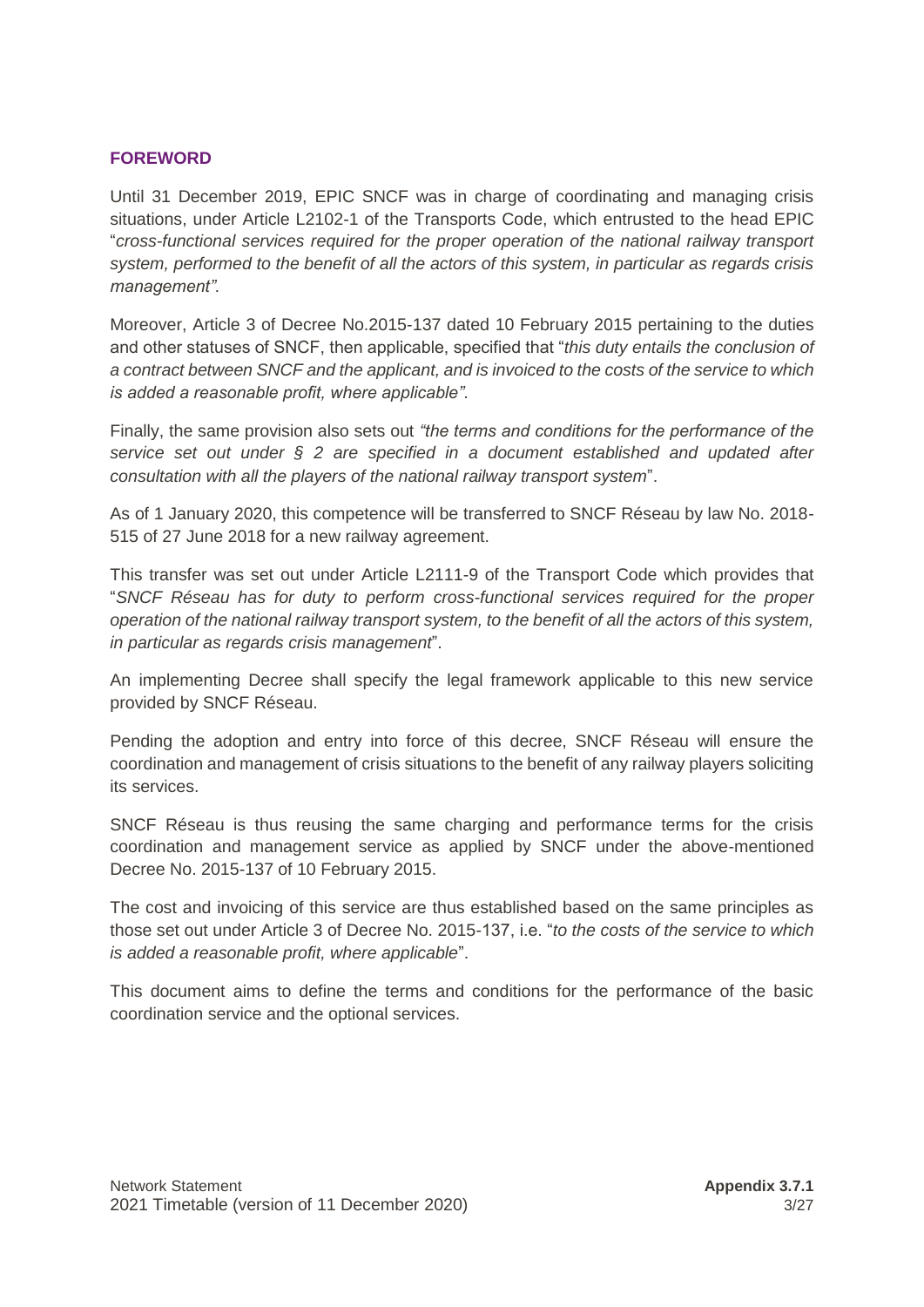## <span id="page-3-0"></span>**ARTICLE 1 – PURPOSE**

These General Terms and Conditions aim to define the terms and conditions in which the basic coordination service and optional services shall be performed by SNCF Réseau (hereinafter the "Coordination Service").

SNCF Réseau shall perform this Coordination Service in the interest of the rail system and to the benefit of all the actors thereof, in a transparent and non-discriminatory way.

These General Terms and Conditions shall not have for object to entrust SNCF Réseau with any duties the performance of which or the responsibility thereof falls upon the Customer under the applicable regulation. More specifically, in no case shall SNCF Réseau replace any railway undertakings (hereinafter "RU") in the performance of their duties, which are in particular responsible for their transport plan and shall decide to implement their resources within the capacity defined by SNCF Réseau.

## <span id="page-3-1"></span>**ARTICLE 2 – CONTRACTUAL DOCUMENTS**

The Contract between SNCF Réseau and each Customer for the crisis coordination and management service is formed by:

- − these General Terms and Conditions and their appendices
- − The Special Terms and Conditions concluded between SNCF Réseau and each Customer that has signed up to the crisis management coordination mechanism
- − Any order for optional service(s)

This set of documents is referred to as the "Contract".

The contractual documents set out below are listed in decreasing order of priority:

- 1. The General Terms and Conditions and their Appendices:
- − Appendix I: Bank details of SNCF Réseau
- − Appendix II: List of crisis rooms
- − Appendix III: The levels of severity of incidents
- 2. The Special Terms and Conditions and their appendices
- 3. Any order for optional service(s)

This version of the Contract, signed by the Parties, takes priority over all documents and correspondence previously exchanged between the Parties.

#### <span id="page-3-2"></span>**ARTICLE 3– DEFINITIONS AND ABBREVIATIONS**

The capitalised terms and expressions used in this document are defined as below: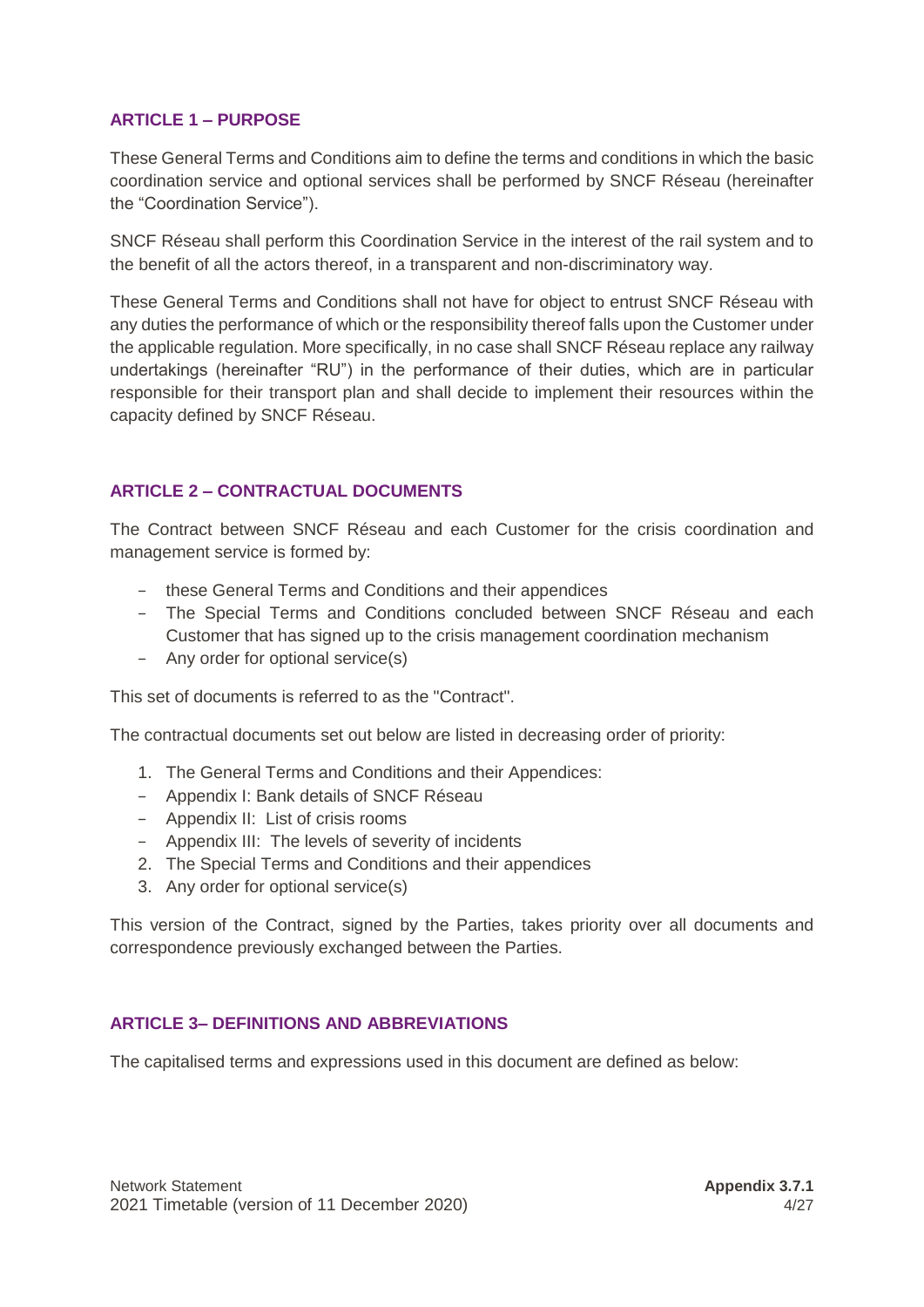- ART: Transport Regulation Authority
- Customers: all Railway Undertakings (RU) circulating on the NRN, all Infrastructure Managers (IM) other than SNCF Réseau and the Station Manager (SM), having ordered the services set out under this contract
- Contract: all the provisions governing the relations between the Parties, as defined under Article 2 of these General Terms and Conditions
- Railway Crisis: any major incident having a strong impact on the operation of the railway system, that may concern all its actors with a strong degree of uncertainty as to the quick resumption of operations and potentially having a strong impact on the railway undertaking customers. Incidents likely to affect train movements on the NRN are classified according to their level of severity expressed on a scale from 1 to 6 (included in Appendix III). From level 2, they are considered as crises.
- CNOF: National Railway Operations Centre (see Article 7.1.2)
- DNO: National Operations Director (see Article 7.1.2)
- DTO: Regional Operations Director (see Article 7.1.2)
- Railway Undertaking (RU): means any private or public sector undertaking holding a licence in accordance with the applicable Community legislation, and whose main activity is the supply of goods and/or passenger transport services by rail, such undertakings also providing traction as a matter of obligation; this term shall also extend to those undertakings that only provide traction.
- Station Manager: the company in charge of managing stations and stops
- Infrastructure Manager (IM): any body or firm (SNCF Réseau for the national rail network), responsible in particular for managing and maintaining the railway infrastructure, including the management of traffic, control-command and signalling.
- Other IM: an IM other than SNCF Réseau
- Coordination Service: the basic service described under this Contract
- NRN: National Rail Network
- Downgraded Situation: incident with repercussions on the transport plan, the consequences of which remain minor and is managed by the permanent operational bodies. A downgraded situation is the first railway crisis level.

## <span id="page-4-0"></span>**ARTICLE 4 – ENTRY INTO FORCE OF THE CONTRACT**

The Contract enters into force on 1 January 2021 and expires on 11 December 2021.

If the Customer wishes to terminate the contract, it shall inform SNCF Réseau by registered letter with acknowledgement of receipt sent to the address indicated in the Special Terms and Conditions (Appendix 3.7.2).

## <span id="page-4-1"></span>**ARTICLE 5 – OBLIGATIONS PERTAINING TO DOCUMENTATION, INFORMATION AND ARCHIVING**

Each Party shall provide the other with all the information required to ensure the proper implementation of the Contract. In particular, each Party shall undertake to inform the other in writing of any event or fact likely to affect the execution of this Contract. The documents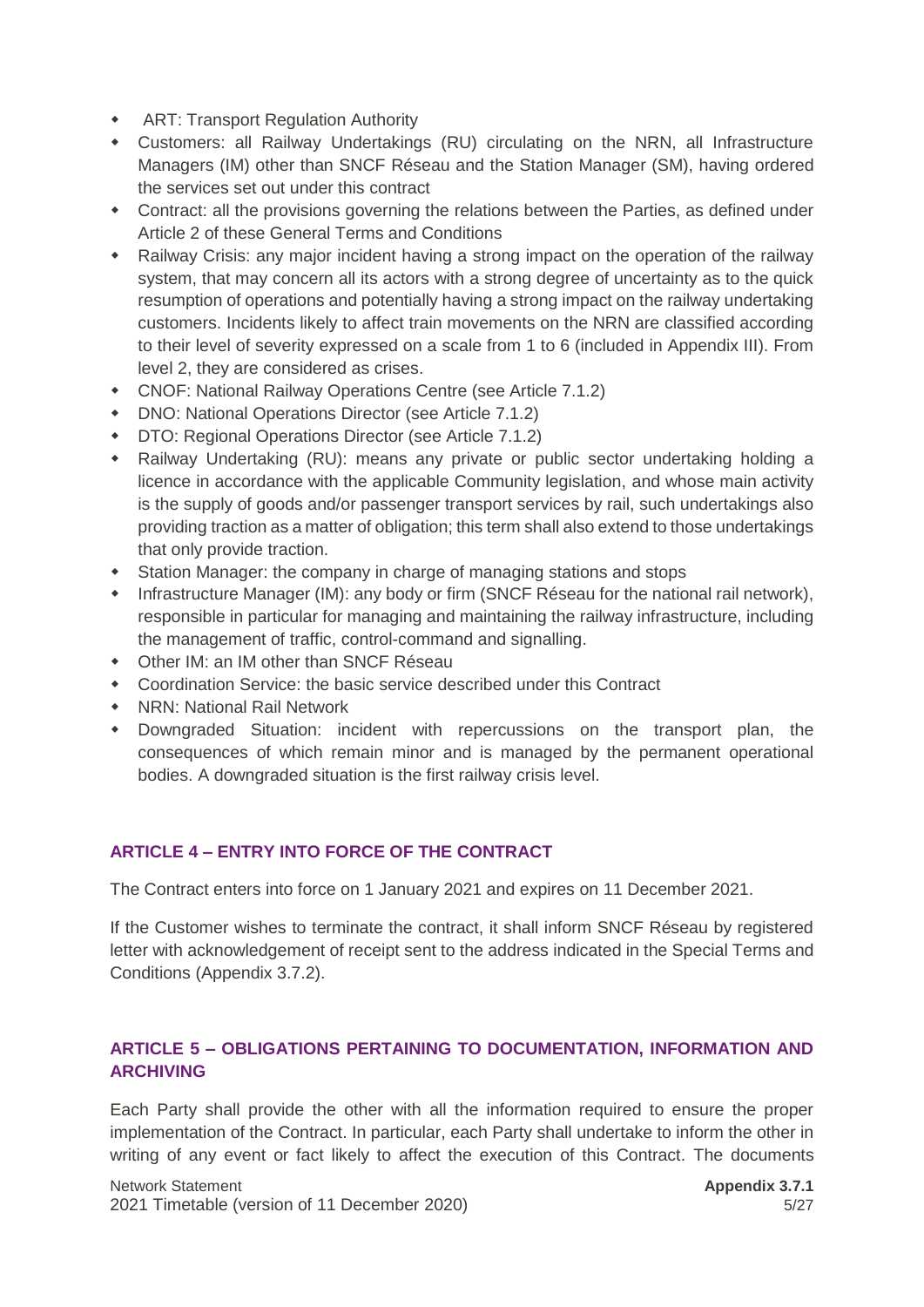exchanged between the Parties shall be written in French and provided in the format(s) defined by each Party. In general terms, the language applicable for all dealings or contacts, whether written or oral, shall be French.

Any documentation or information required to perform the Contract shall be provided free of charge by the Parties.

SNCF Réseau shall archive the orders, Contract and invoices, on a reliable and durable medium constituting a true copy, in compliance with the provisions of Article 1379 of the Civil Code.

The electronic registries of the Service Provider shall be considered as proof of the communications, orders, payments and transactions occurred with the Customer, subject to the assessment of the Courts.

## <span id="page-5-0"></span>**ARTICLE 6 – SCOPE**

The Service for the Coordination and Management of Crisis Situations covers the field of railway crises, as defined under this Contract.

The Coordination Service concerns railway crises occurring on the NRN and all direct accesses to it (switchgear and catenaries).

## <span id="page-5-1"></span>**ARTICLE 7 – TYPE OF SERVICES PROVIDED BY SNCF RESEAU**

This Contract concerns the provision by SNCF Réseau of a basic coordination service to the Customer as well as optional services. The optional services cannot be ordered without the basic service.

## **7.1 Scope of the basic coordination service**

The crisis coordination and management includes three separate components:

- Crisis management preparation (Crisis Management Preparation component **Article 7.1.1**);
- Operational coordination (Operational Coordination component **Article 7.1.2**);
- Continuous improvement (Continuous Improvement component **Article 7.1.3**).

#### 7.1.1 Crisis management preparation

This component includes four families of procedures aiming to:

- Prepare crisis management
- Anticipate the consequences of identified events
- Train and inform crisis room members
- Maintain the operational nature of the crisis coordination and management system.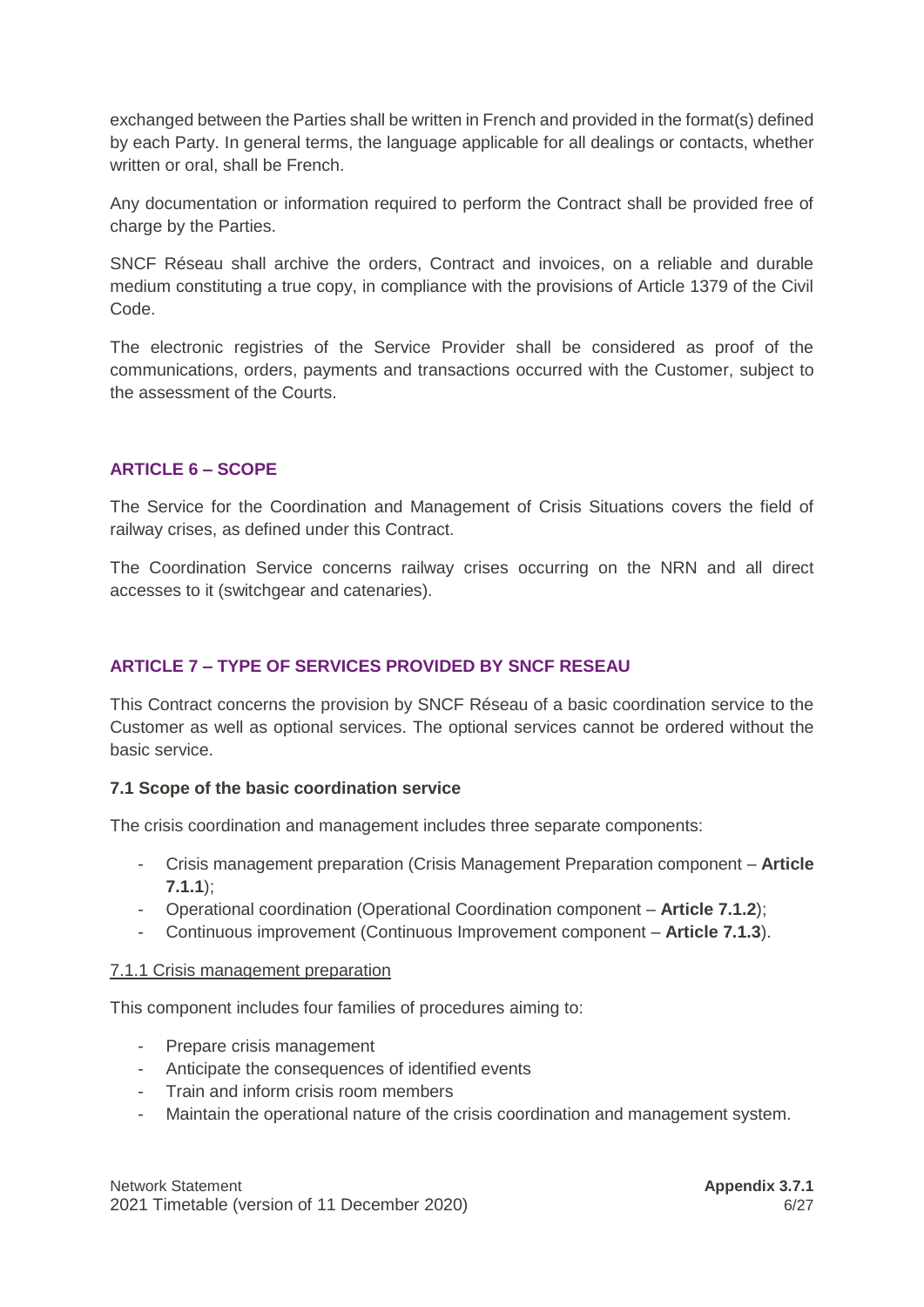## *7.1.1.1 Business continuity plan, seasonal campaigns and scenarios*

SNCF Réseau coordinates the drafting of business continuity plans (hereinafter "BCP") and seasonal campaigns with all the IMs and RUs, in order to mitigate the effects of foreseeable risks and prepare the management of operational crises in the following cases of occurrence of:

- *climatic risks,* with the deployment of *seasonal plans*: "Cold weather", "Heatwave" and "Wheel-slip & skidding";
- floods, with the drafting of flood risk prevention plans (PPRI);
- *epidemics*, geared around a health watch system;
- *blockages on certain major railway sites* or certain sensitive signal boxes through *Business Continuity Plans* (BCP);
- traffic interruptions and reduced line capacity through drafting *adapted scenarios (SCENARIO)*.

## *7.1.1.2 Anticipating identified events*

In the case of identified internal or external events (strikes, demonstrations, major events, etc.), SNCF Réseau organises exchanges of information between the players and coordinates the works aiming to determine and mitigate the impact of these events, and provide a quick response in the case of a crisis (opening of the crises rooms concerned in standby).

#### *7.1.1.3 Train and inform the representatives*

SNCF Réseau trains crisis room members in the operational system through:

- Training sessions, with one reference person per RU (additional courses may be requested according to the conditions of Article 7.2.1);
- Organising practical exercises that place crisis room members in situations enabling them to develop their operational crisis management skills;
- Training media explaining the standards and main principles described under Article 7.1.2.5, and setting out in detail the handling procedure for certain incidents;
- Drafting and providing documents sharing lessons learnt and good practices: practical sheets, check-lists, web magazine, etc.

Moreover, each crisis room leader (*Article 7.1.2.1*) organises a weekly meeting/ telephone conference with all the members of his/her team, named "on-call brief", in order to share sensitive information (production difficulties, weather reports, major works, traffic levels, events, institutional issues, etc.), as well as mobilise and prepare the on-call representatives and operatives for the week to come.

#### *7.1.1.4 Preparing and equipping crisis rooms*

SNCF Réseau shall ensure the resources dedicated to operational coordination are permanently available, and in particular: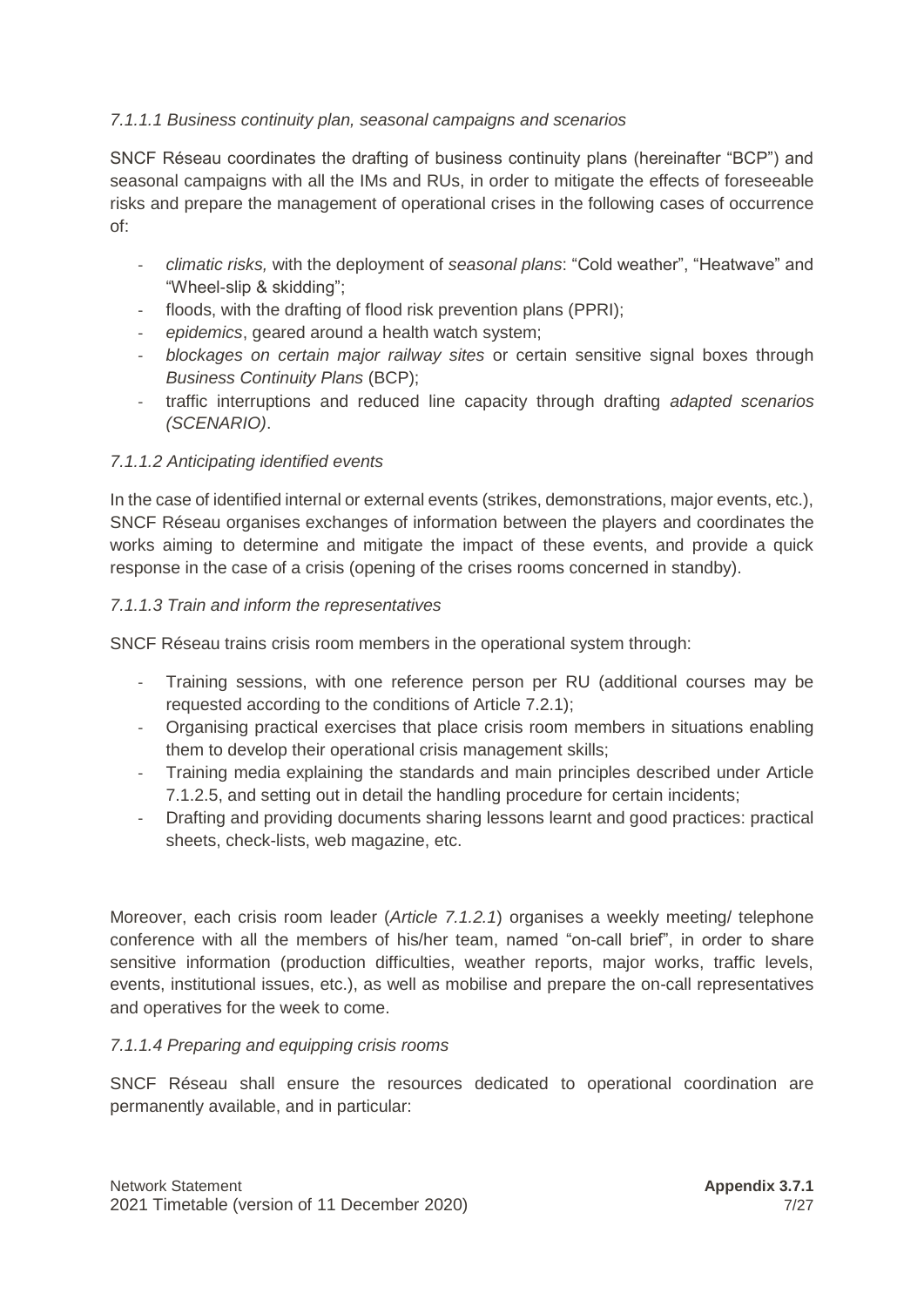- regional and national operational crisis rooms,
- the crisis management information systems operated by SNCF Réseau: Durandal 2, stage 2 SPID - dialogue box between RU/IM operational centres, etc.
- the communication equipment (telephone conference equipment, Internet connexions, etc.) enabling the crisis room actors to take part remotely or communicate with their operational centres;
- access to the National System crisis room enabling the leaders concerned to manage the institutional and media aspects of the most serious crises (level 4 and above).

#### 7.1.2 Operational coordination

#### *7.1.2.1 Principles and organisation*

SNCF Réseau shall ensure the operational coordination of crisis management within operational crisis rooms. There are two levels of operational crisis rooms:

- *regional rooms*, distributed according to a network defined by SNCF Réseau;
- a *national room*, also called CNOF crisis room.

Each operational crisis room is headed by a quickly available SNCF Réseau representative, the Regional Operations Director (DTO) for regional rooms or the National Operations Director (DNO) for the CNOF crisis room.

Each crisis room includes the representatives of all the RUs, SMs and IMs that have signed up to the crisis management coordination mechanism, concerned by a crisis, as well as the representatives of the different business lines and departments of SNCF Réseau: rail traffic, infrastructure maintenance and station manager. A same representative may receive several mandates.

The crisis rooms do not replace the operational teams of the IMs and RUs, who remain in charge of the operational procedures, nor do they replace SNCF's teams in the field. However, they have the power to orientate the action of the operational players, by taking decisions on the conduct of the resumption operations as well as on the measures making it possible to minimise the consequences of crises on the transport of passenger customers and freight.

## *7.1.2.2 Opening of operational crisis rooms*

A regional operational crisis room is opened for all incidents of level 2 and above; additionally, the CNOF crisis room is opened from level 3. The latter supervises, validates and orientates the decisions of the regional crisis room without however replacing it. Whenever an incident requires several regional rooms to be opened, it is up to the CNOF crisis room to coordinate the decisions.

The opening of a crisis room is decided by its leader, in light of the information he/she has, or received from other members of the room, or on the justified request of a representative of an RU or IM. The DNO can also request the DTO concerned to open his/her regional room.

Operational rooms can be opened in standby, on decision of their leader, whenever the context elements lead them to fear a potential crisis (adverse weather reports, works requiring interruptions on major axes, etc.).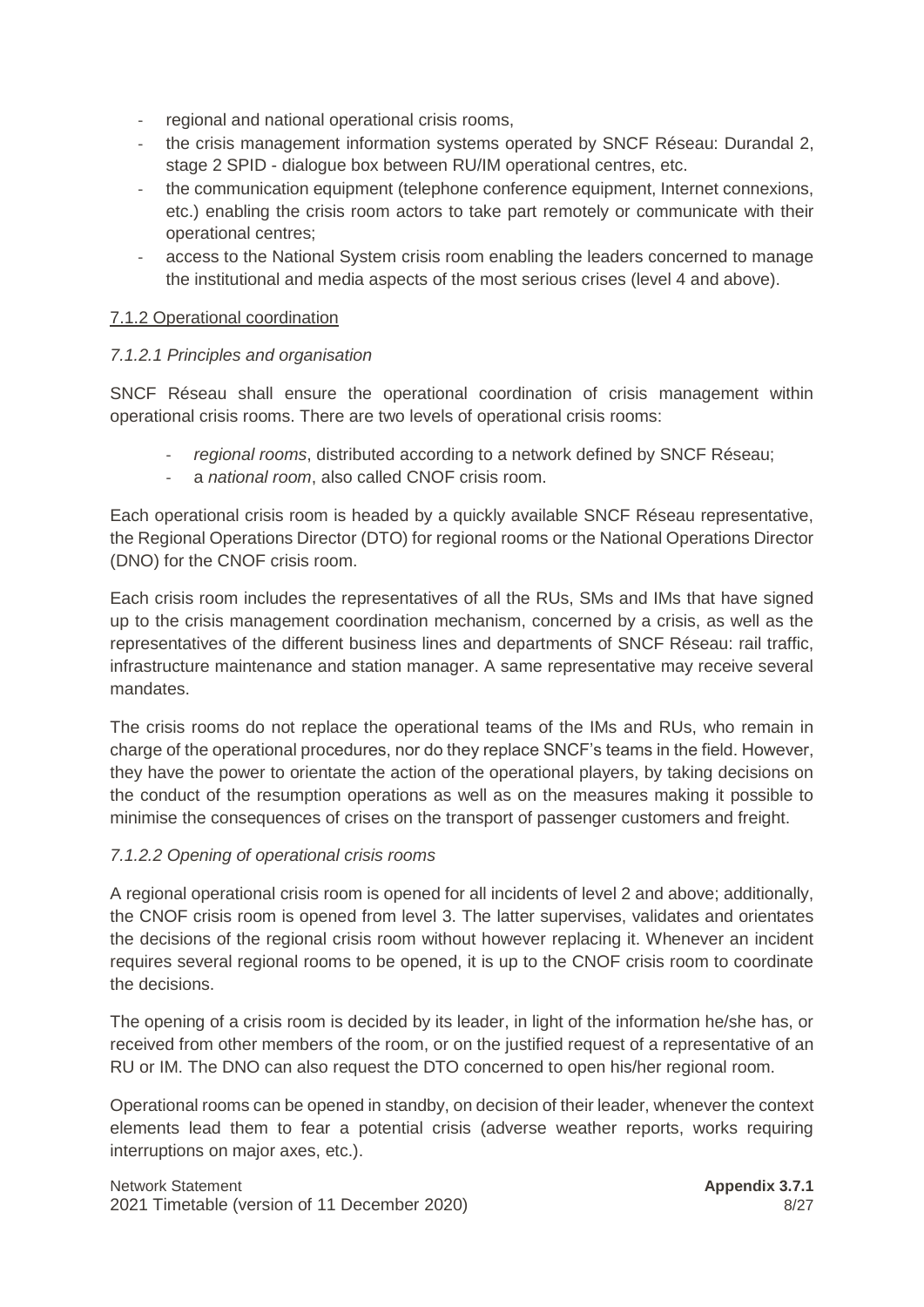## *7.1.2.3 Operating principles of operational crisis rooms*

In order to handle the different aspects of a crisis effectively, the crisis rooms shall implement the standards and main principles set out under Article 7.1.2.5. In principle, decisions are adopted by consensus. Failing this, the DTO (or DNO if the CNOF room is activated) shall decide of the measures to be taken in the interest of the system. These decisions are imposed on the members and operational teams of SNCF Réseau and the RUs.

Operational rooms ensure the *overall handling of the crisis* by ensuring the balance between the different interests present: IMs and RUs. Seeking this balance can sometimes lead to discard the systematic application of the rules set out in Appendix 5 to the NS.

## *7.1.2.4 Traceability*

A crisis management *ledger*, DURANDAL 2, ensures the traceability of the activation of crisis rooms, the information received and the decisions taken. The DTO and DNO shall ensure this traceability.

## *7.1.2.5 Crisis management standards*

In order to be effective, the operational coordination relies on work methods, tools and rules, set out as standards.

The following work methods aim to structure the proper operation of the crisis room:

- 1. The *opening brief* enables the initial sharing of the incident and its consequences.
- 2. The *line of conduct* consists in setting out the handling priorities (trains blocked on the line, etc.) and the first adjustment measures (degraded operations). It then joins up with the resumption strategy which, in most cases, relies on the implementation of a BCP or SCENARIO.
- 3. Updates on the situation.
- 4. *Time outs* make it possible, on request of a member, to take stock in the case of doubts on the set strategy or on the understanding of the issues in the crisis room or among different crisis rooms.
- 5. The *closing brief* enables members to make sure the resumption of normal operations can be managed by the operational teams of SNCF Réseau and the RUs by listing the points to be monitored if needed and to gather immediate feedback, if required.

The following tools aim to promote the common representation of the situation, avoid assessment mistakes and speed up the definition and implementation of a suitable line of conduct:

- The *situation diagram* is a representation of the NRN zone affected by an incident with the location of the latter. The indication of the available *residual capacity* following the incident may be included with it;
- The *list of trains* impacted. Drawn up "as soon as possible", this list makes it possible to identify the type and number of trains impacted by the event, requiring monitoring or handling. It also makes it possible to establish modification proposals (full or partial cancellations, diversions) within the limits of the residual capacity;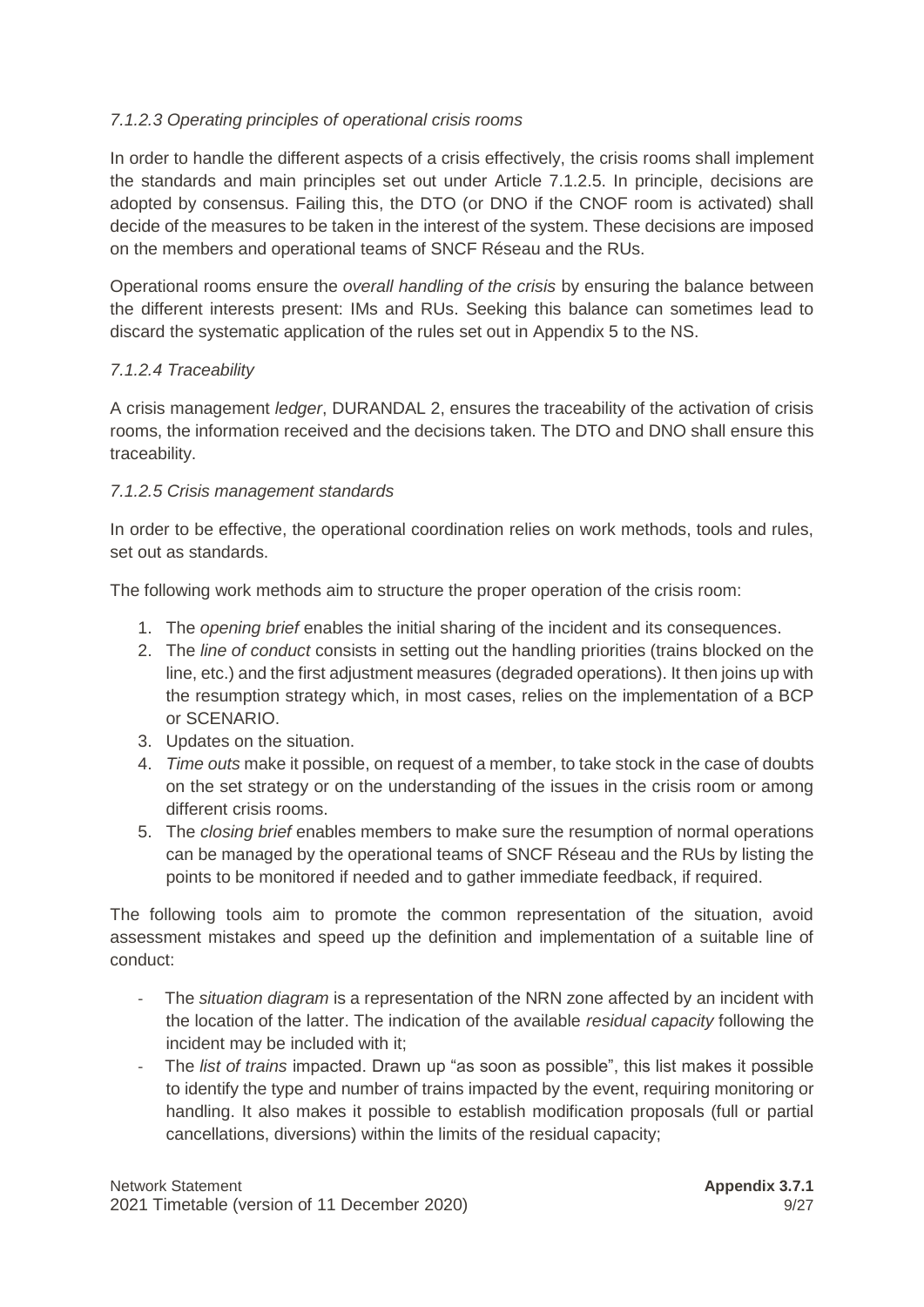- The *resumption forecast* after determining the technical diagnostic and selecting the resumption strategy.

Shared in Durandal 2, the updated information helps monitor developments to the situation.

The four crisis management rules set out below aim to avoid the occurrence or aggravation of a crisis:

- 1. "*Priority to maintaining the comfort of passengers*". This rule requires the immediate implementation of the most suitable means to provide customer care in optimum comfort and safety conditions (transshipment, assistance of public emergency services if needed, special vigilance for fragile persons, disabled people, VIPs, etc.)
- 2. *"Do not run trains in precarious conditions"*, especially in the case of weather events, and in general, avoid running a train without assurance that it will arrive at its destination in satisfactory conditions.
- 3. *Priority to trains with delay estimates and reliable information".* This leads to favour traffic diversions or temporary repairs of the infrastructure in order to ensure the traffic flow and controlled information and estimates on delays.
- 4. *"Consider the worst case scenario and prepare two solutions in parallel*". According to this rule and in compliance with the first rule, this leads to prepare the evacuation or transshipment of passenger trains stopped on the line in parallel with any other solution. This procedure must be pursued until its completion or until the train concerned can resume its course in satisfactory conditions.

## *7.1.2.6 Accident emergencies*

In the case of serious rail accidents with victims, a special system is set up to inform relatives, in conjunction with public authorities.

The *psychological counselling* of RU customers shocked following a serious event that occurred when they were either travelling onboard a train or in a station (violent robbery, personal accident, attack, etc.) is ensured by a service provider hired by SNCF Réseau.

Finally, SNCF Réseau deploys a training course for RU, SM and IM volunteers in view of arranging a relatives room on designated sites, if required (see Article 7.2.2).

## 7.1.3 Continuous improvement

This component aims to ensure the two previous components regularly integrate the lessons learnt.

## *7.1.3.1 Feedback*

Following production crises that have affected the railway system, either SNCF Réseau or the relevant parties that have signed up to the mechanism may request the initiation of feedback. The latter aims to seek collective responses adapted to the issues encountered, and does not aim to establish personal responsibilities and failures. The corresponding measures are then integrated, as needed, in the documentation or reference frames of the crisis room actors.

Network Statement **Appendix 3.7.1 Appendix 3.7.1** 2021 Timetable (version of 11 December 2020) 10/27 *7.1.3.2 Sharing good practices*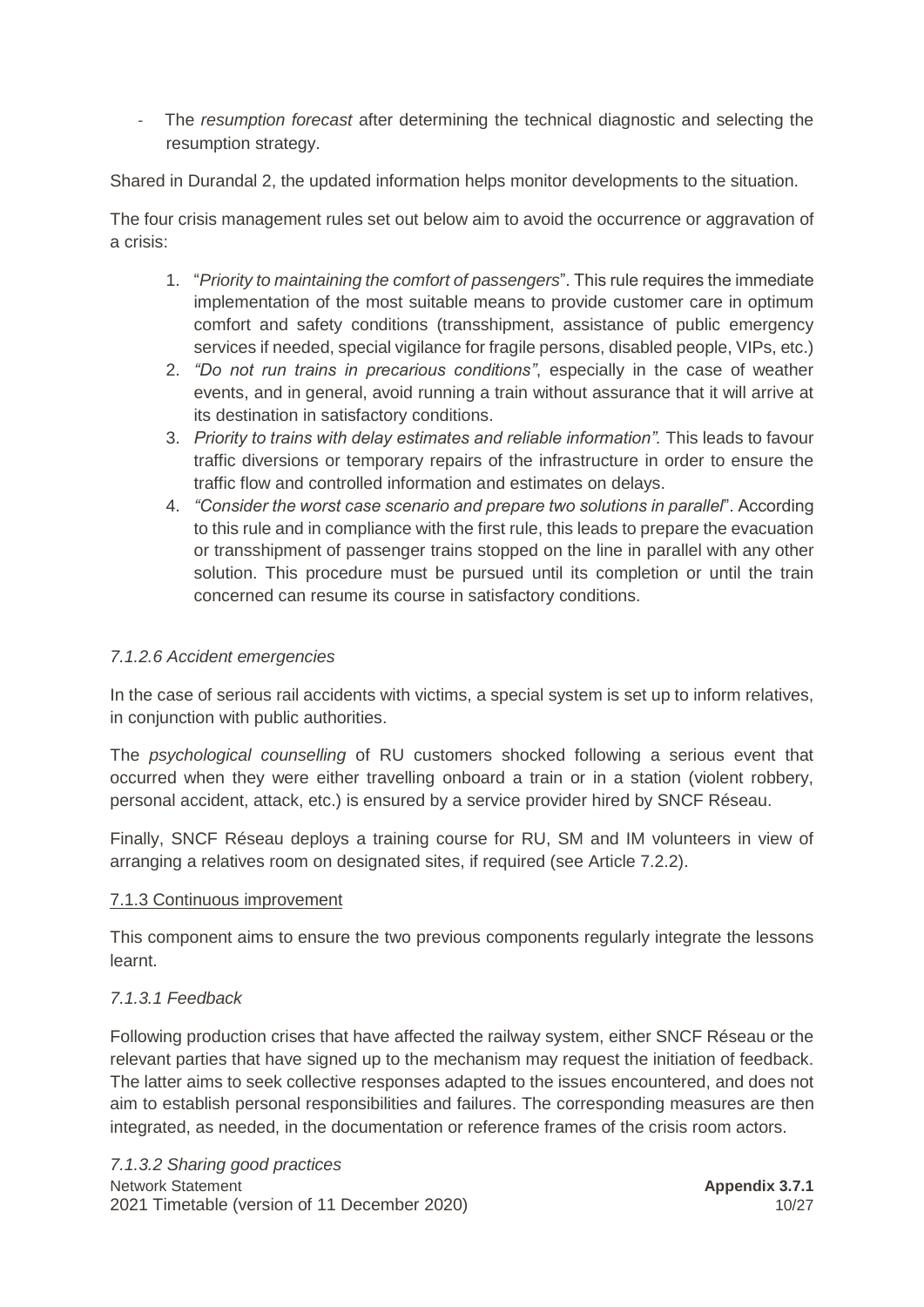The sharing of good practices may be reflected in check-lists established to handle the main types of incident and distributed to the crisis rooms.

## *7.1.3.3 Continuous management*

Continuous coordination may be conducted through periodic management and informationsharing telephone conferences aimed at the reference persons appointed by the RUs, SMs and IMs.

## **7.2 Scope of the optional services**

## 7.2.1 Additional training

SNCF Réseau can provide additional training on the operational crisis management system, on request from the RUs, SMs and IMs that have signed up to the crisis management coordination mechanism. In this case, SNCF Réseau shall draw up the specifications and issue the corresponding quotation for these training sessions.

#### 7.2.2 Relatives room

In the case of a serious rail accident with victims, a specific room can be opened to receive and inform the relatives of the victims. This room is activated by SNCF Réseau as soon as the RU concerned by the accident provides at least five trained volunteers (including one room leader) on the appointed location.

## <span id="page-10-0"></span>**ARTICLE 8 – OBLIGATIONS OF SNCF RESEAU AND ITS CUSTOMERS**

Crisis coordination and management is a collaborative process led by SNCF Réseau, in its own interest as well as in the interest of all RUs running on the NRN, along with the other IMs and the Station Manager.

## **8.1 Obligations of SNCF Réseau**

SNCF Réseau shall:

- Lead the three crisis management components (preparation, operational coordination and continuous improvement), such as set out under Article 7.1;
- Organise a quarterly monitoring committee. The latter brings together all the RUs, SMs and IMs that have signed up to the mechanism; it seeks to share the work completed and coming developments. Once a year, this committee shall ensure the Contract monitoring;
- Set up a one-stop shop for all questions pertaining to crisis coordination and management [\(GUICHET-CGSC@reseau.sncf.fr\)](mailto:GUICHET-CGSC@reseau.sncf.fr)
- Ensure operational monitoring of services by: OPERATIONS AND PRODUCTION GENERAL MANAGEMENT– OPERATIONS AND SERVICES DEPARTMENT – Euroalsace, 21 rue d'Alsace – 75010 PARIS <https://wiki-operations.sncf.fr/>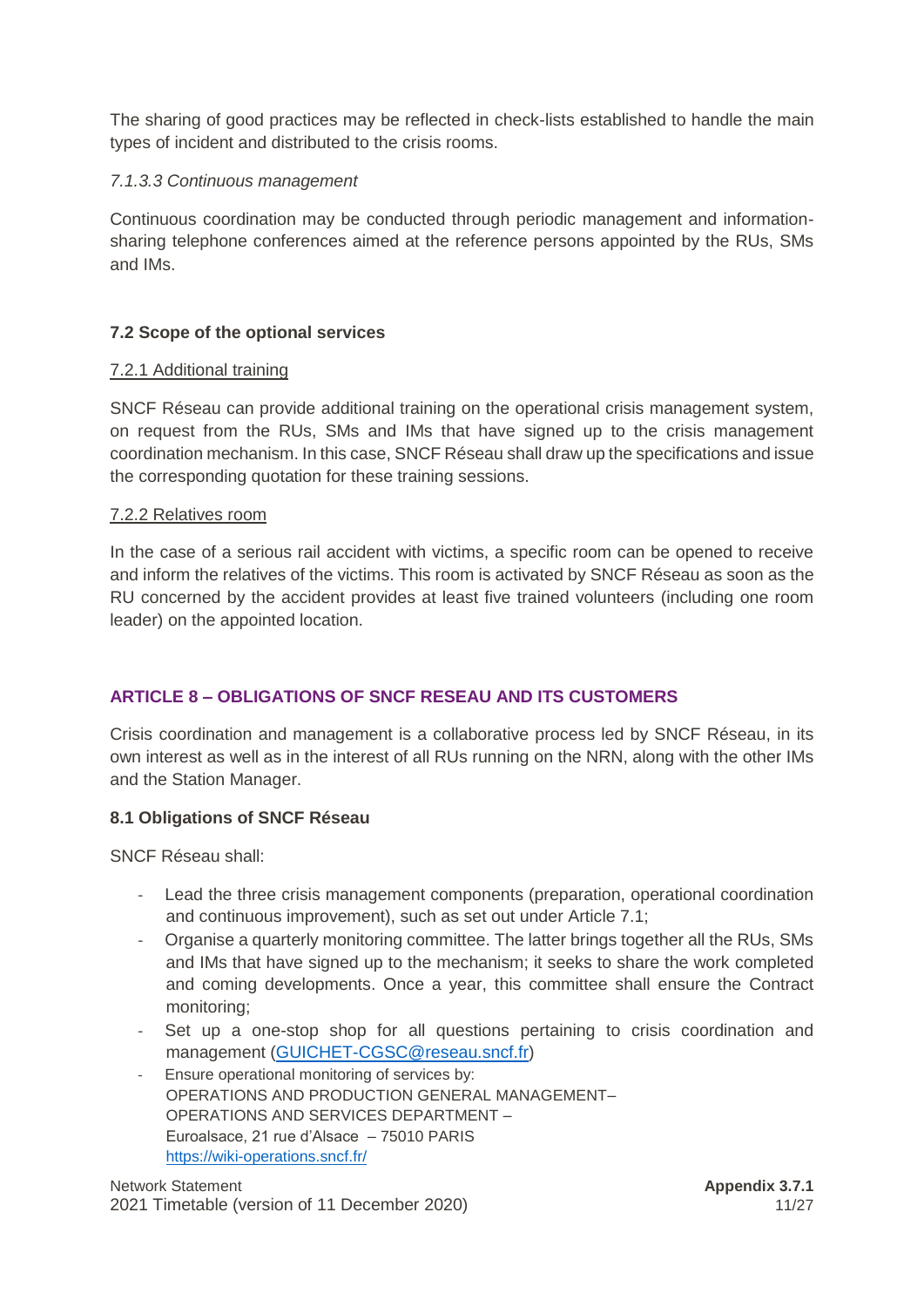As regards the preparation component set out under Article 7.1.1, SNCF Réseau shall:

- define the methodology to draw up the BCPs and SCENARIOS and communicate this to the RUs, SMs and IMs that have signed up to the mechanism;
- draw up and communicate the list of BCPs and SCENARIOS to be drafted or updated over the period to come;
- ensure the consistency of the measures considered by the RUs among each other and with its own measures.

As regards the operational coordination component set out under Article 7.1.2, SNCF Réseau shall:

- define the common principles for operational coordination (levels of severity, standards, etc.);
- provide suitable premises (crisis rooms) equipped for operational coordination.

## **8.2 Obligations of the RUs, SMs and IMs that have signed up to the mechanism**

RUs, SMs and IMs that have signed up to the mechanism have an obligation to cooperate as regards the system managed by SNCF Réseau.

This obligation translates as follows:

- Each RU/SM/IM shall appoint a reference person for each aspect of the crisis coordination and management, at both national and regional levels;
- Each RU/SM/IM shall implement the anticipation measures recommended by SNCF Réseau concerning it, and communicate these measures to the latter (especially for the processes set out under § 3.1);
- Each RU/SM/IM shall appoint a representative for each regional and national operational crisis room (this appointment may consist in a regularly communicated oncall cycle) having the required skills to fulfil his/her duties, as well as authority over the production resources (equipment, traction units, etc.) of the RU/IM, and the required ability to make decisions;
- Each RU/SM/IM shall take part in the feedback concerning it directly;

Should the RU/SM/IM fail to appoint a representative or the latter not be present, the RU/SM/IM cannot rely on this absence to challenge the decisions taken by the different bodies envisaged the crisis coordination and management system.

## <span id="page-11-0"></span>**ARTICLE 9 – GOVERNANCE**

#### **9.1 Determining the contacts**

The Customer undertakes to ensure the cooperation of both its personnel and that of all thirdparty service providers the intervention of which is required to perform the services under this Contract.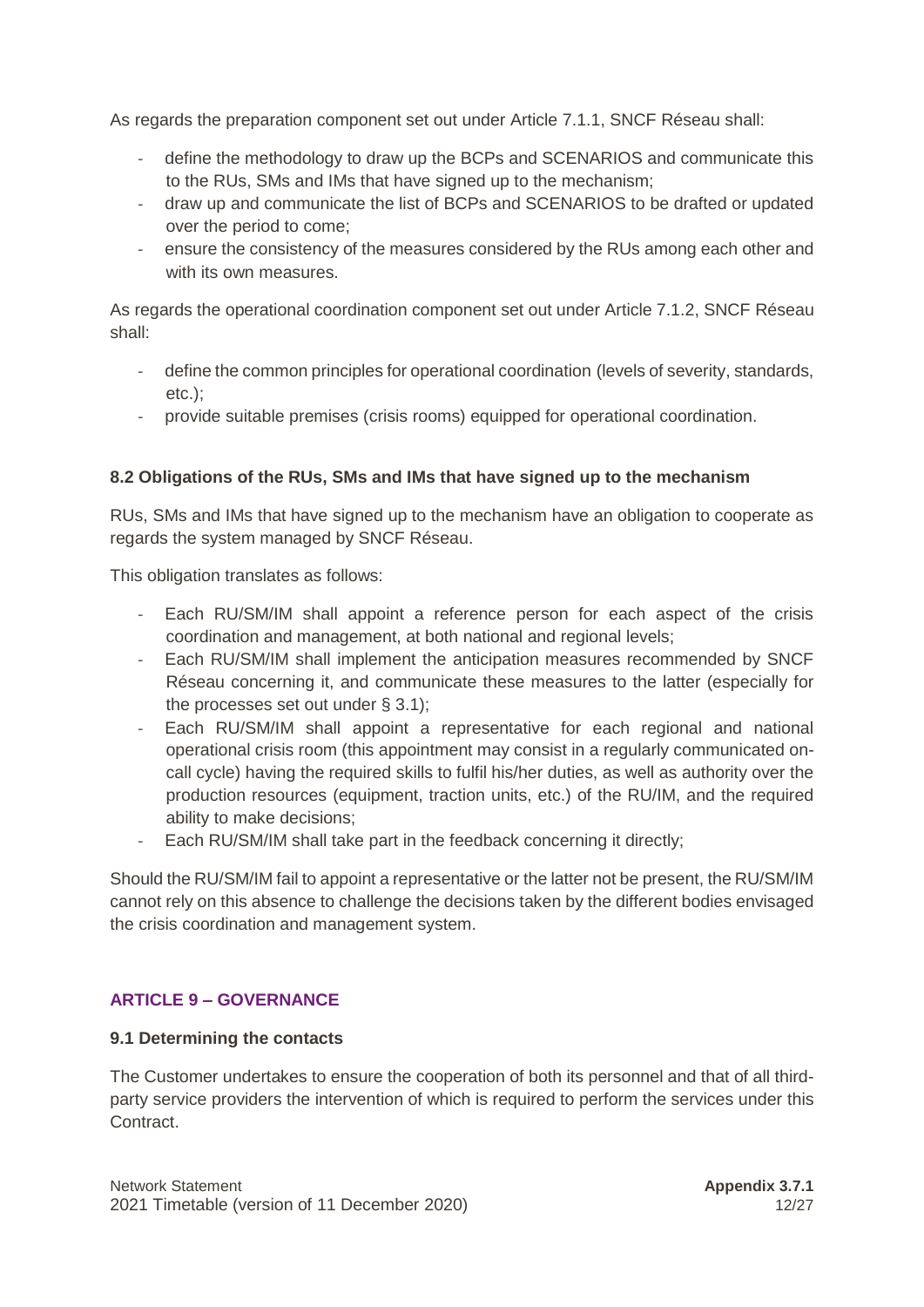It commits in this respect to implement the internal Contract and operational monitoring structures and ensure these remain in place for the term of the Contract

For the proper completion of the coordination mission, each Party must communicate to the other the name of its appointed representative(s) to be the privileged contact person(s):

- to monitor the Contract,
- to represent it in the crisis room at national level (CNOF, System National Room).

The list of contacts and managers of each Party is set out in the appendix to the specific Contract. For SNCF Réseau, the Crisis Coordination and Management one-stop shop (CGSC), the contact details of which are laid down in the Special Terms and Conditions, is in charge of the Contract and ensures its monitoring.

Each Party can unilaterally replace one or more of its reference persons by communicating this information in writing to the other Party, by email at least eight (8) days in advance.

Each Party shall undertake to keep the list of contact persons concerned by the crisis coordination and management service up to date.

The representatives must be reachable in permanence for the whole performance of the Contract, and must be authorised to take the decisions under their scope on behalf of the Party they represent.

Each contact person and manager of each Party must also apply Article 10 "Confidentiality – Data Protection" under these General Terms and Conditions.

#### **9.2 Monitoring the contract performance**

At least one annual meeting shall be organised among the parties that have signed up to the SNCF Réseau initiative, as part of the continuous improvement process. It shall be organised within the monitoring committee set out under Article 8.1 of this Contract.

All meetings required the applicant's sending of an agenda and SNCF Réseau's drafting of minutes.

## <span id="page-12-0"></span>**ARTICLE 10 – ACCESS TO THE CUSTOMER'S DATA AND INFORMATION SYSTEMS**

The Customer commits to make available to SNCF Réseau, free of charge and as soon as possible, all the data and software required or useful to SNCF Réseau to perform the services set out under the Contract.

The Customer commits to perform all the administrative formalities required in order for SNCF Réseau to use the files and data it owns, such as any declarations to the CNIL for personal data files, where applicable.

The list of software made available to SNCF Réseau for the needs of performing its service shall be communicated by mail.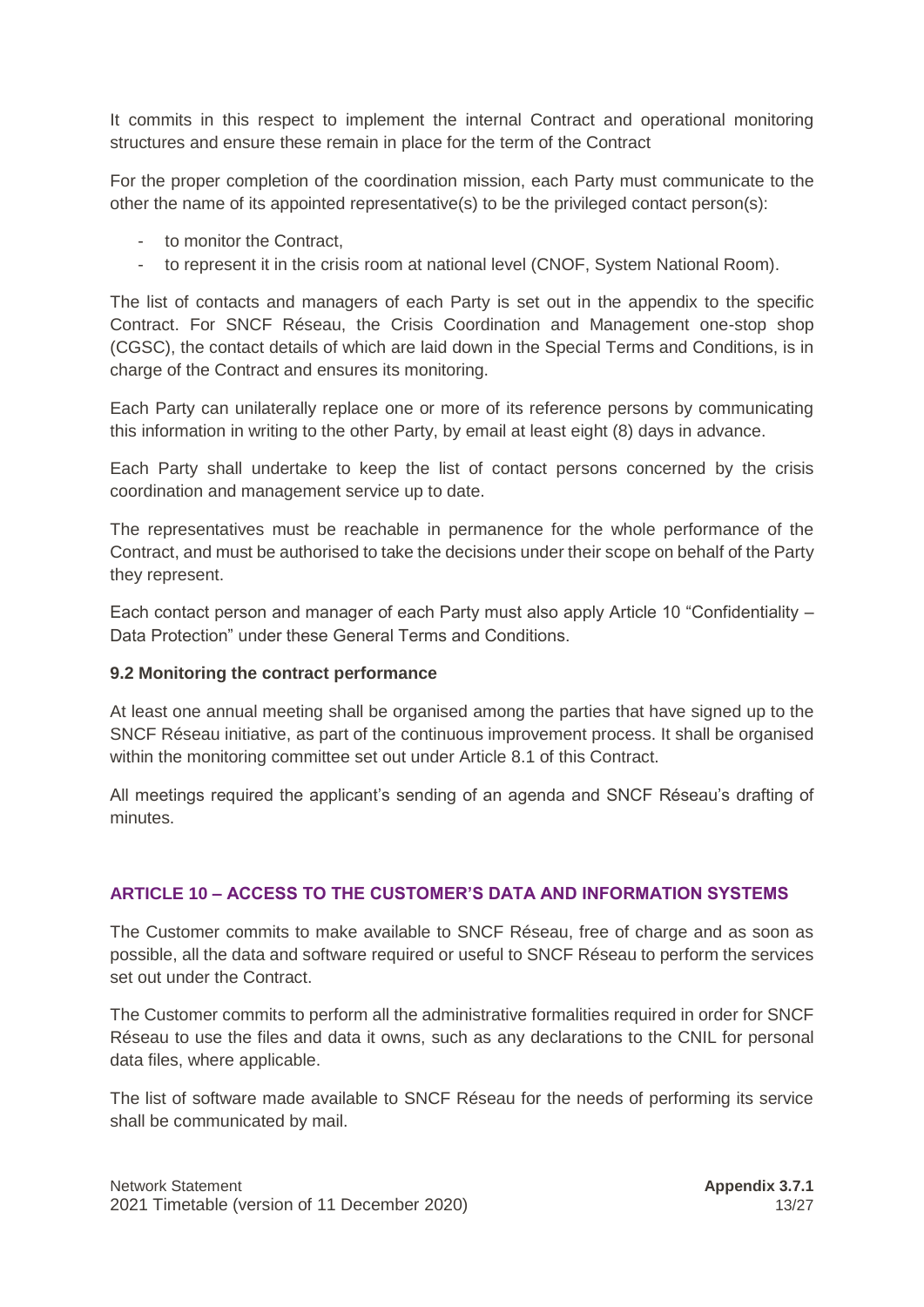This software shall be made available to SNCF Réseau, subject to the agreement of the intellectual property rights owner whenever the Customer does not own these. In this case, the Customer commits to obtain from the rights owners concerned all the required authorisations in order for SNCF Réseau to be able to licitly use this software for the purposes of the Contract.

Any software of which the attached intellectual property rights are owned by the Customer shall remain the latter's exclusive property. The Customer shall grant SNCF Réseau the right to use this software for the sole purpose of performing the services set out under the Contract, free of charge and for the whole duration of the Contract's performance, over the latter 's geographic scope.

Moreover, SNCF Réseau commits to comply with all conditions for use of the software issued by the Customer or the suppliers/publishers of said software that were communicated to SNCF Réseau beforehand.

## <span id="page-13-0"></span>**ARTICLE 11– ORDERING TERMS AND CONDITIONS**

#### **11.1 Process**

The Customer must communicate any service order or request for information to the CGSC One-Stop Shop, the contact details of which are laid down in the Special Terms and Conditions (Appendix 3.7.2 to the Network Statement). Any requests made via other contacts within SNCF Réseau shall not be considered.

The request must be made in writing and include the following elements:

- For Railway Undertakings, a declaration of the number of provisional km-train in order to determine the sections applicable to the Customer;
- Any order for optional service(s).

The one-stop shop acknowledges receipt of the order.

Upon the signature of the Contract, the basic Service shall take effect on 1 January 2021, provided it was ordered in compliance with the schedule set out under Article 11.2.

The implementation of the basic Service is preceded by an informative session for the Customer, carried out by the CGSC One-Stop Shop, during a meeting arranged by the Parties. SNCF Réseau shall offer several dates to the Customer for this informative session. The Customer shall indicate to the CGSC One-Stop Shop the name(s) of its representative(s) in charge of attending this session.

#### **11.2 Schedule**

The request must be made between 1 October and 30 November preceding the year during which the Customer wishes to benefit from the services.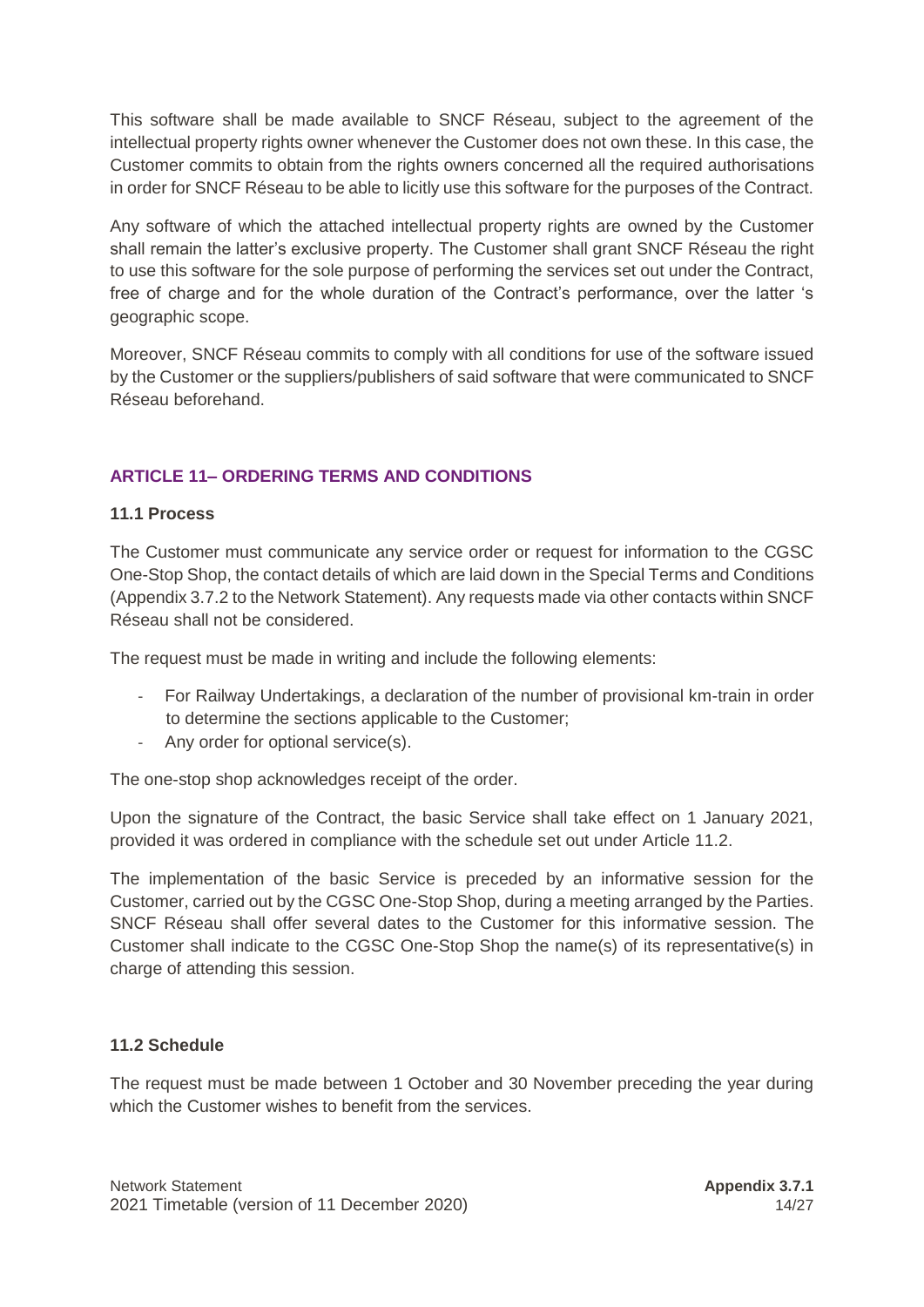## <span id="page-14-0"></span>**ARTICLE 12 – CHARGING**

#### **12.1 General principles**

The economic model of the service for the coordination and management of crisis situations relies on the principle of a full cost charging logic.

The contributions to covering the costs of the system are as follows:

- 45% for IMs including SNCF Réseau, distributed to the prorate of kms of the lines
- 45% for RUs using the NRN, distributed among the companies to the prorate of the traffic declared,
- 10% for the Station manager based on a flat fee.

The provision of the crisis coordination and management service by SNCF Réseau to its customers is charged individually in accordance with the prices set out in Appendix 6.5 to the Network Statement.

## **12.2 Amount: special case of RU Customers**

As crisis situations are not predictable, yet strongly linked to the volume of traffic, the price for the service performed depends on the train-kilometre volume (tkm) implemented by each Railway Undertaking on the NRN. Moreover, the type of crisis coordination and management service, different according to the Passenger or Freight transport modes (coordination of the management, information, transshipment and sanitary aspects), justifies the implementation of a reduction factor of 50% for the transport of goods by rail.

The estimated volume shall be declared by each RU wishing to sign up to the system and benefit from the coordination service.

In order to simplify the declaration and estimate the price for the service, the railway undertaking must indicate the tkm volume under the form of a multiple of 100,000 tkm sections, each started sections being due.

The RU must declare to SNCF Réseau any discrepancy in the tkm volume implying a change to the number of sections invoiced at the latest on 1 March 2022. The final tkm volume shall be established based on the charges invoiced by SNCF Réseau.

Failing any modification to the declaration on this date, the tkm volume is deemed corresponding to the initial declaration.

In any case, SNCF Réseau shall check the exactness of the tkm volume declared by the RU.

The price per 100,000 tkm section applicable for 2022 is published under Appendix 6.5 to the Network Statement.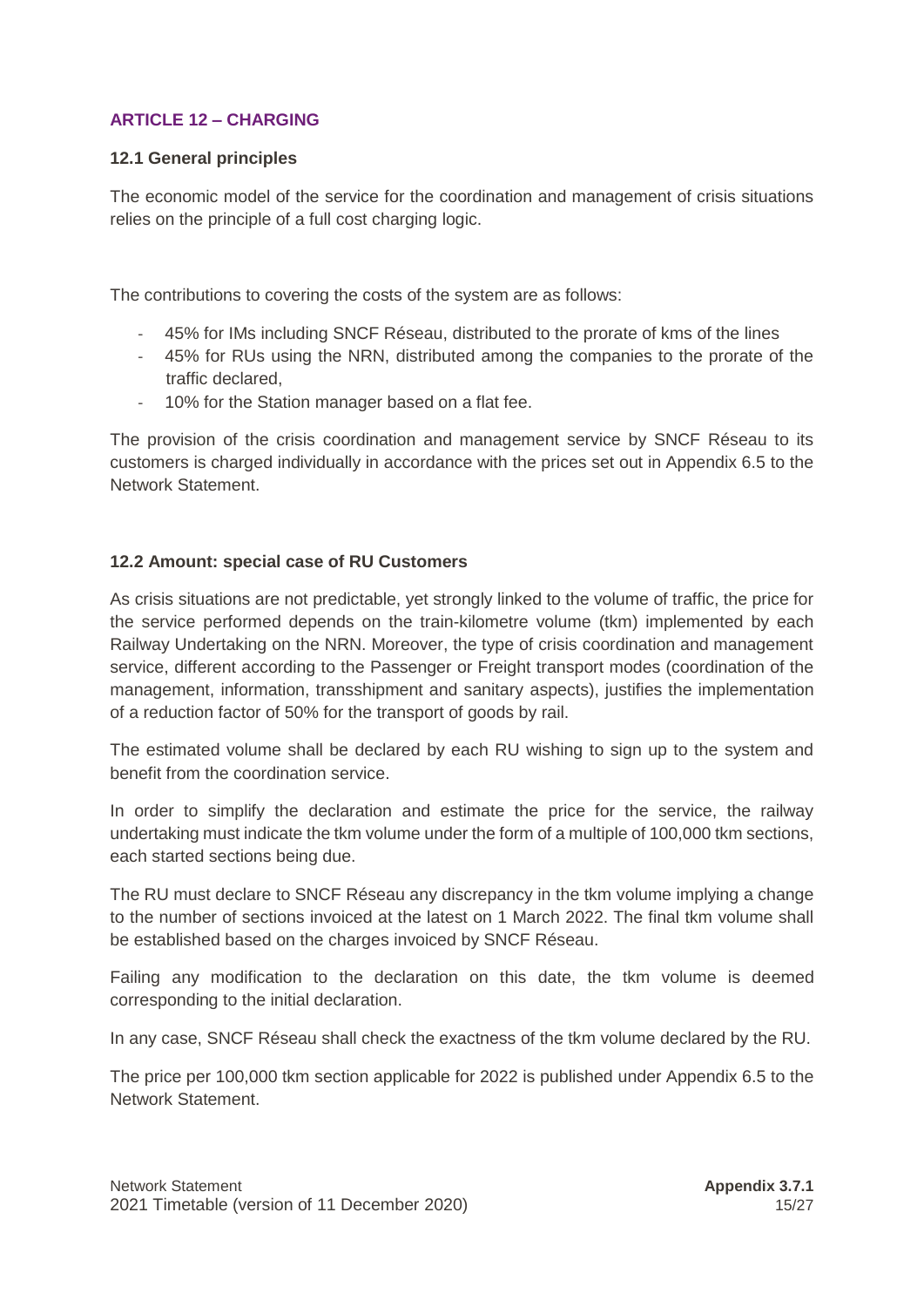## <span id="page-15-0"></span>**ARTICLE 13 – INVOICING**

#### **13.1 Billing methods**

The basic service is billed by SNCF Réseau on a half-yearly basis, in advance. Consequently, invoices shall be issued

- on 1 January 2021 for the period running from 1 January to 30 June 2021,
- on 1 January 2021 for the period running from 1 July to 11 December 2021.

Any optional services requested by a Customer shall be invoiced as and when ordered.

For Railway Undertakings, the basic Service shall be invoiced based on the initial declaration. If the RU issues a declaration involving a change to the number of sections invoiced, or if SNCF Réseau observes that the declaration of the RU shows a discrepancy with the tkm volume actually run involving a change to the number of sections invoiced, SNCF Réseau shall issue a corrective invoice within the month following said declaration or observation.

Invoices drawn up by SNCF Réseau must be paid in euros by the Customer no later than the due date indicated on the invoice, i.e. 40 days after the invoice's date of issue.

The Customer may contest invoices issued by SNCF Réseau within one year of their due date by registered letter with acknowledgement of receipt, in accordance with the procedure described in Appendix 7 to the Network Statement.

It is also stipulated that SNCF Réseau may, in the event of an error, issue supplementary invoicing within one year from the invoice's date of issue, upon presentation of the relevant supporting documents and specifying the amount of the supplementary invoicing.

The invoice shall be considered as a call for funds.

All invoices issued in application of the Contract shall include all taxes on sales (including VAT), whenever these are payable, as well as any other tax resulting from the service performed, in compliance with the applicable regulation.

The invoices issued by SNCF Réseau shall distinguish between the charge due for the services pertaining to the basic Service and that applicable to the optional Services.

The Customer commits to pay the charge for the services along with the corresponding taxes (VAT to date). The Customer's invoices are paid by bank transfer.

Invoices shall be sent to an address indicated by the Customer.

The Customer shall notify SNCF Réseau of any change to its invoicing address. This change takes effect on the 1st of the second month following SNCF Réseau notification.

#### **Article 13.2 Late payment or non-payment**

If no payment has been effectuated within 40 days of the invoice's date of issue,

the due amounts are increased as of right, and without the need for formal notice, late payment interest being equivalent to the interest rate of the main financing facility

Network Statement **Appendix 3.7.1** 2021 Timetable (version of 11 December 2020) 16/27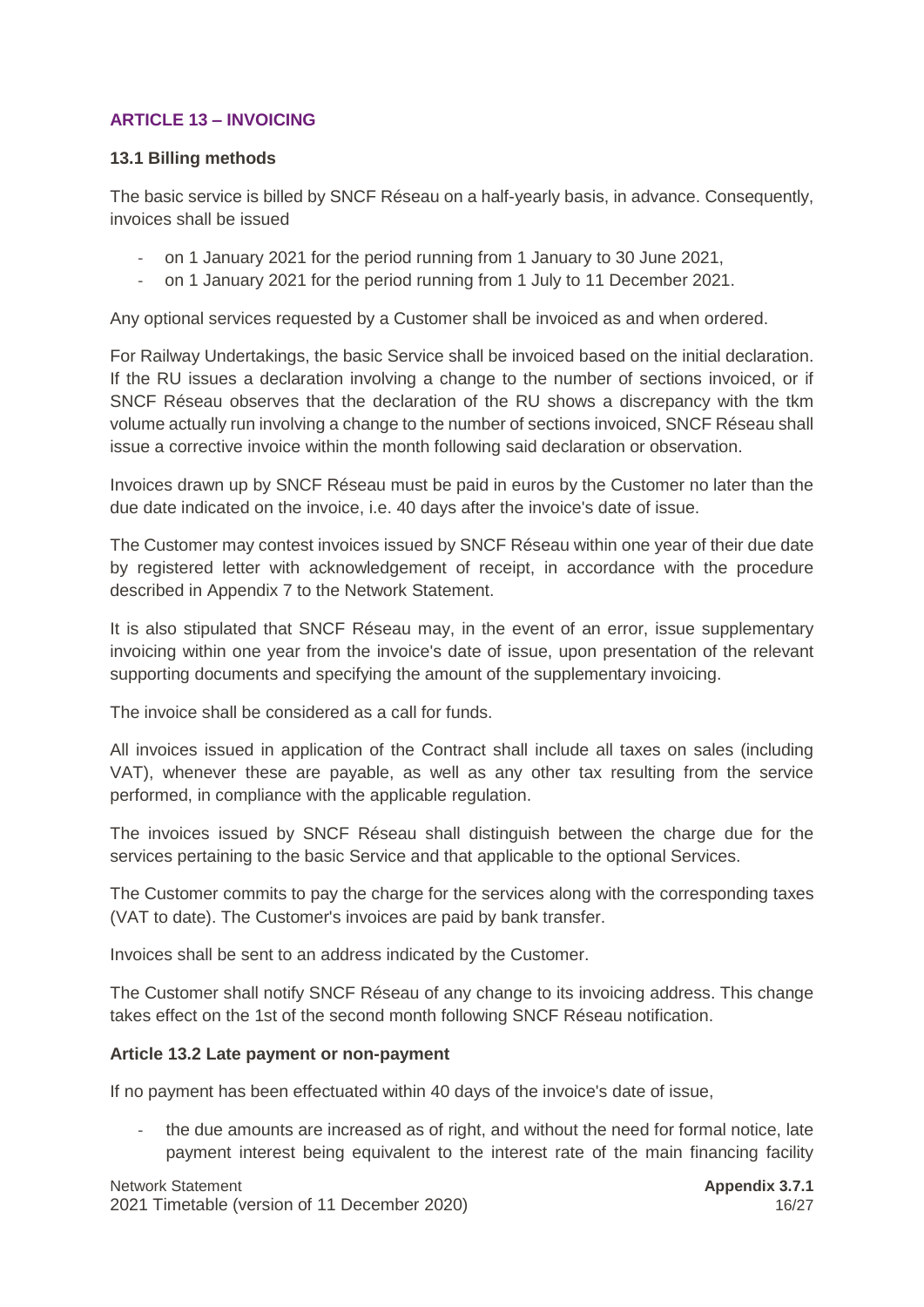applied by the European Central Bank in force at the invoice's date of issue, plus ten percentage points, without being less than three times the legal interest rate. This penalty is calculated per late day from the due date until the actual payment date of the amounts due.

the Customer shall also pay SNCF Réseau a flat-rate compensation of 40 (forty) euros for recovery costs, in accordance with the provisions of Article D.441-5 of the Commercial Code introduced by Decree No. 2012- 1115 of 2 October 2012 fixing the amount of flat-rate compensation for recovery costs in commercial transactions provided for in Article L. 441-6 of the Commercial Code.

In the event that there is a difference of more than two business days between the date of issue and the delivery date of the invoice and if the Customer pays after the due date, late day penalties related to the difference between the aforementioned dates will not be applied.

Whenever the Customer is in arrears for two successive instalments, the Contract shall automatically be terminated by SNCF Réseau after its formal notice to pay (sent by registered letter with acknowledgement of receipt) has remained ineffective for 15 calendar days after its receipt by the Customer.

## <span id="page-16-0"></span>**ARTICLE 14 – SETTLEMENT**

#### **14.1 Terms of payment**

The payment must be made within thirty (30) calendar days maximum starting from the issue date of the invoice as set out on the invoices sent by SNCF Réseau.

SNCF Réseau shall not grant any discount for early settlement.

The payments must be made by bank transfer to the credit of the bank account set out on the invoice and recalled in Appendix II, and must include as reference "Service for the coordination and management of crisis situations".

#### **14.2 Interests on arrears**

The payment shall be considered as made once the bank account of SNCF Réseau, mentioned on the invoices, has been credited.

If settlement is not made with the deadline stipulated, the Customer shall be liable to SNCF Réseau for late payment interests. Late payment interests are rightfully due from the day following the due date (invoice date + 30 days), without the necessity of a reminder.

The interest rate to be used for the calculation is that applied by the European Central Bank to its most recent refinancing operation, plus ten percentage points, this rate must not be less than three (3) times the legal rate of interest in France.

The late payment interests are calculated as follows:

$$
I = M \times T \times N/A
$$
  
Network Statement  
2021 Timetable (version of 11 December 2020)  
17/27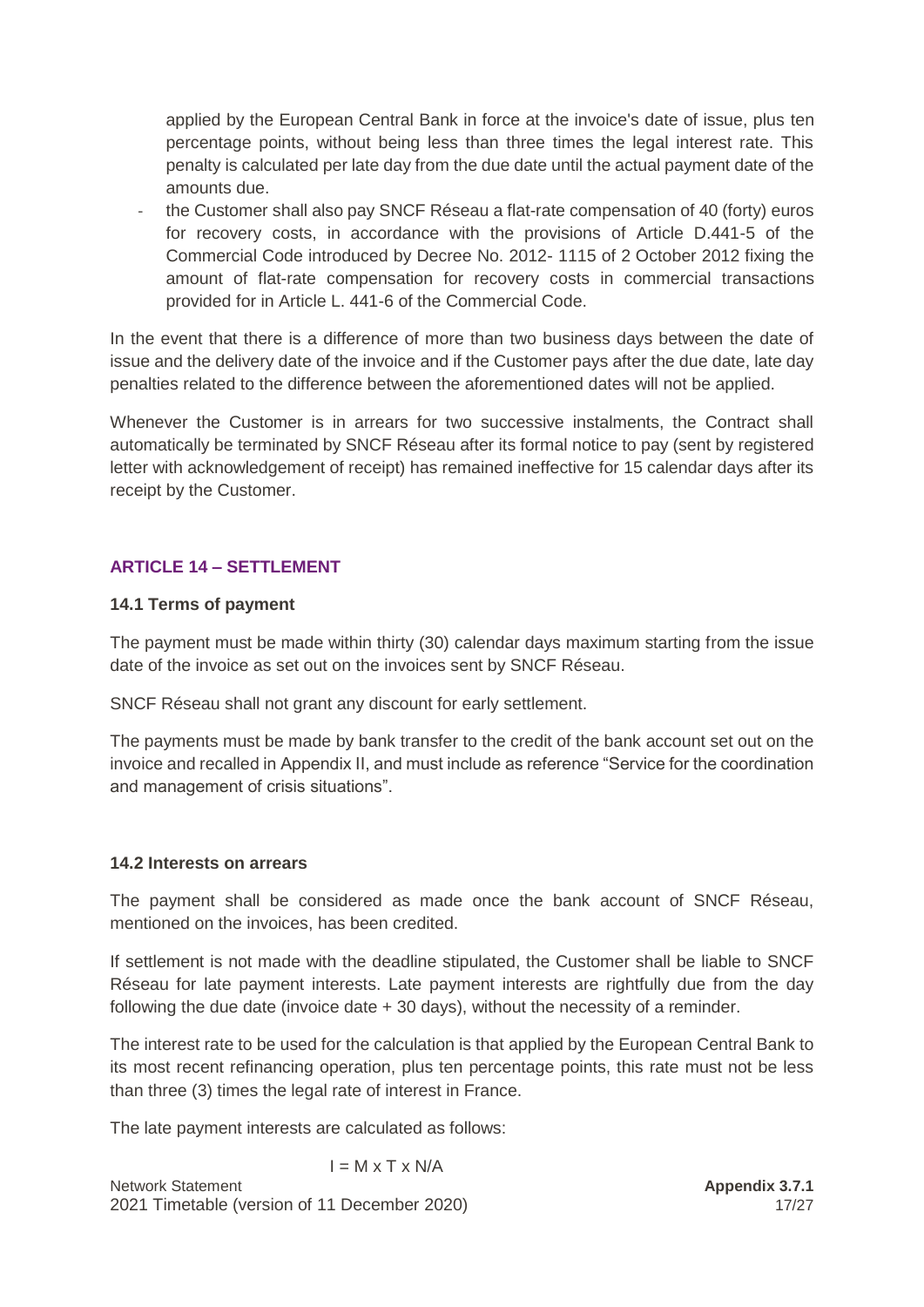I: represents the amount of late payment interests;

M: represents the amount incl. tax settled late;

T: represents the interest rate

N: the number of days the payment is delayed included between the date payment was made and the deadline for payment + one (1) day;

A: represents the number of days in the calendar year.

Invoices for late payment interest are due on receipt.

In the case of a payment incident due to the Customer (failure to pay within the set time frame under the Contract), SNCF Réseau reserves the right to suspend the performance of the contentious service and/or, where applicable, on the expiry of a period of fifteen (15) days starting from the receipt of a formal notice to pay which remained unheeded, to rightfully terminate the Contract. Should the Contract be terminated early, any amount due by the Customer including payment conditions, shall become immediately due.

In any case, SNCF Réseau reserves the right to condition the performance of any new service (or the continuation of the Contract) to a prior cash payment.

In compliance with the applicable law, any Customer in a late payment situation, shall by right owe SNCF Réseau a flat fee compensation for recovery costs to the amount of forty euros (€40).

If the recovery fees incurred are above the amount of this flat fee compensation, SNCF Réseau may request additional compensation on justification.

## <span id="page-17-0"></span>**ARTICLE 15 – LIABILITY**

## **15.1. Liability of SNCF Réseau with regard to the Customer**

The service under this Contract aims to coordinate crisis management. It does not aim to replace the RUs and other IMs in fulfilling the duties and responsibilities falling upon them under the railway laws and regulations, in particular as regards rail traffic security and the management of disrupted situations. SNCF Réseau's liability for the performance of its duties is therefore that of a service provider subject to an obligation of means.

SNCF Réseau shall be liable for damage of any kind caused to the Customer, its agents and customers attributable to it or any persons it is liable for, or caused by any item under its custody, or when said damage is due to its failure to comply with any obligations under this Contract.

In this respect, SNCF Réseau commits to:

- refund the Customer any amounts the latter was required to pay to one or more of its employees due to any damage caused by it or by any person it is liable for,
- offer compensation for the prejudice personally suffered by the Customer due to the faults, errors or negligence attributable to SNCF Réseau or any person it is liable for,

Network Statement **Appendix 3.7.1 Appendix 3.7.1 Appendix 3.7.1** 2021 Timetable (version of 11 December 2020) 18/27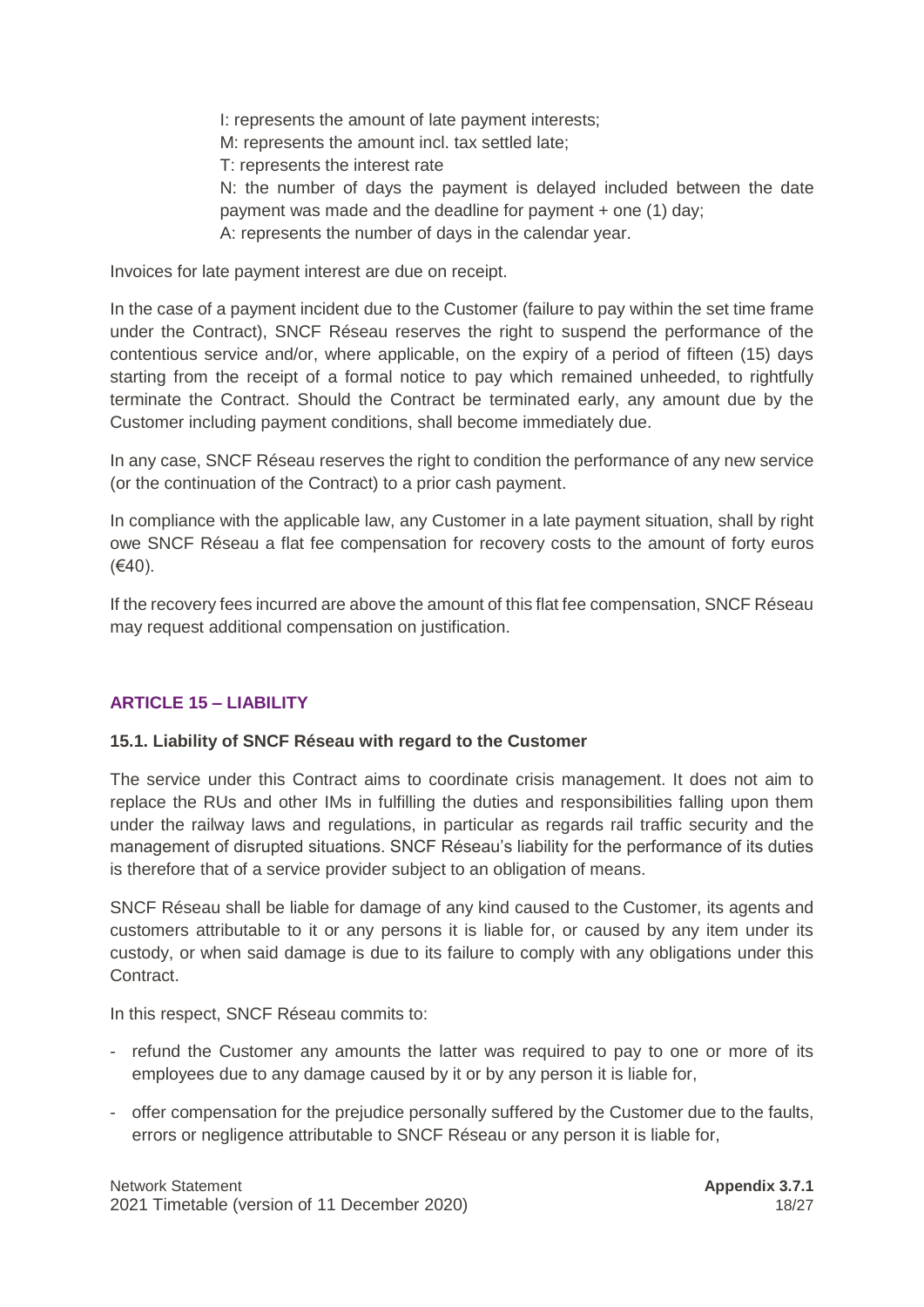- offer compensation for any consequences the Customer may be held liable for towards any contractor in the case of an faults, errors or negligence attributable to SNCF Réseau or any person it is liable for, In this case, SNCF undertakes to guarantee the Customer against any proceedings or claim that may be exercised against the Customer and its insurers, where applicable, by any person whatsoever, within the limits of the liability and compensation conditions the Customer contracted with its own contractors.

## **15.2 Liability of the Customer with regard to SNCF Réseau**

The Customer shall assume liability for any damage whatsoever caused to SNCF Réseau, its agents, service providers or customers, the damage is caused by its fault, or the fault of any person for whom it is liable, or by any item in its custody, or if said damage results from noncompliance with the obligations set out under this Contract.

In this respect, the Customer commits to:

- reimburse SNCF Réseau any amounts it may have been required to pay to one or more of its staff members due to damage caused by its fault or the fault of any person for whom it is liable.
- offer compensation for the prejudice personally suffered by SNCF Réseau due to the faults, errors or negligence attributable to the Customer or any person for whom it is liable,
- offer compensation for any consequences SNCF Réseau may be held liable for towards any contractor in the case of an faults, errors or negligence attributable to the Customer or any person for whom it is liable. In this case, the Customer undertakes to guarantee SNCF Réseau against any proceedings or claim that may be exercised against SNCF Réseau and its insurers, where applicable, by any person whatsoever, within the limits of the liability and compensation conditions SNCF Réseau contracted with its own contractors.

## **15.3. Mutual waiver of compensation**

The Parties mutually waive any compensation for damage amounting to less than ten thousand euro excluding taxes (€10,000 ex. VAT) per event, whatever the type of prejudice.

In the case of damage amounting to more than ten thousand euro excluding taxes  $(€10,000$ ex. VAT), whatever the type of prejudice, only the share of prejudice exceeding ten thousand euro excluding taxes (€10,000 ex. VAT) shall be compensated for.

Each Party waives all recourse it may rightfully exercise against the other party, its agents or the persons it is liable, and any insurers it may have, for:

- physical injury amounting to more than one million five hundred thousand euros excluding taxes  $(€1,500,000$  ex. VAT);
- material damage amounting to more than one million five hundred thousand euros excluding taxes  $(€1,500,000$  ex. VAT);

Network Statement **Appendix 3.7.1 Appendix 3.7.1** 2021 Timetable (version of 11 December 2020) 19/27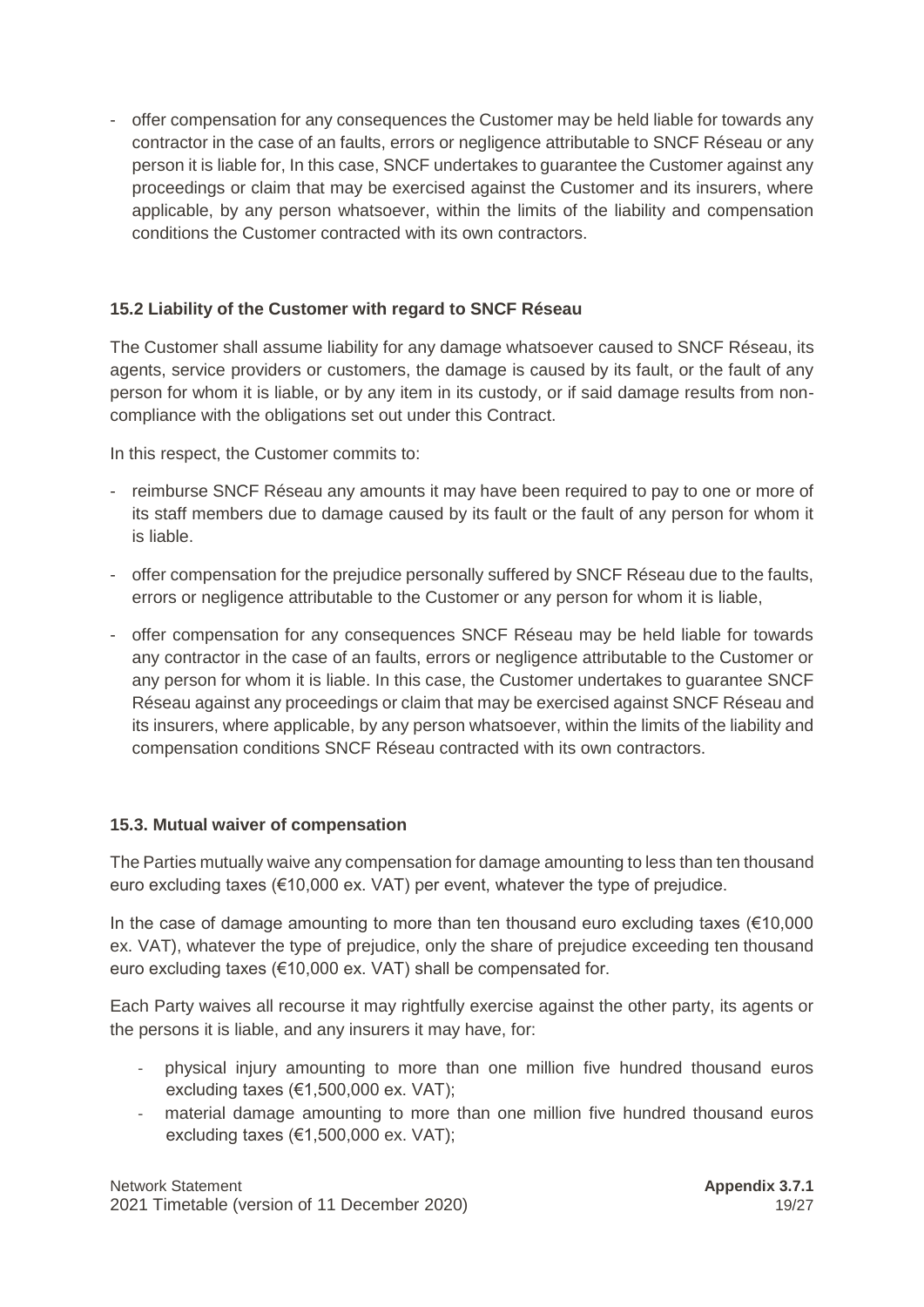- consecutive immaterial damage amounting to more than one million five hundred thousand euros excluding taxes (€1,500,000 ex. VAT).

Each Party expressly waives all recourse it may rightfully exercise against the other Party, its agents or the persons it is liable, and any insurers it may have, for any damage nonconsecutive to a physical injury or material damage.

Each Party undertakes to obtain from its insurers the same waivers of recourse towards the other Party and its insurers.

## **15.4 Liability with regard to third parties**

Each Party is liable towards third parties under common law conditions.

As a consequence, if a third party, having suffered a prejudice from one of the Parties, exercised a recourse against the other Party, the Party liable shall guarantee the other against any recourse, and undertakes to accept the appeal from the party who received the claim.

## <span id="page-19-0"></span>**ARTICLE 16 – TERMINATION**

#### **16.1 Termination for breach**

In the event of serious or repeated failure on the part of one of the parties to the contract to meet any one of its essential obligations under the laws and regulations in force or under the terms of the contract, the other party may serve notice by means of a registered letter with acknowledgement of receipt demanding that an end be put to such failure within a maximum of 15 days and that all measures be deployed to ensure that such behaviour not recur.

If at the end of this period the situation has not been put to rights or if suitable arrangements have not been adopted to this end, the other party may rightfully terminate the Contract, without prejudice to all the damages and interest it may be entitled to claim.

## **16.2 Termination of the basic Service**

The Customer may terminate the Contract, by means of a registered letter with acknowledgement of receipt, if it no longer wishes to use the basic Service performed by SNCF Réseau, subject to the provision of one month's notice and the complete settlement within this period of all sums due to SNCF Réseau on the date on which such termination shall take effect.

## **16.3 Termination of the optional Services**

The Customer may terminate its subscription to one or both optional Services performed by SNCF Réseau, by means of a registered letter with acknowledgement of receipt, subject to the provision of one month's notice and the complete settlement within this period of the sums due to SNCF Réseau on the date on which such termination shall take effect. The termination of the optional Services does not entail the termination of the Contract.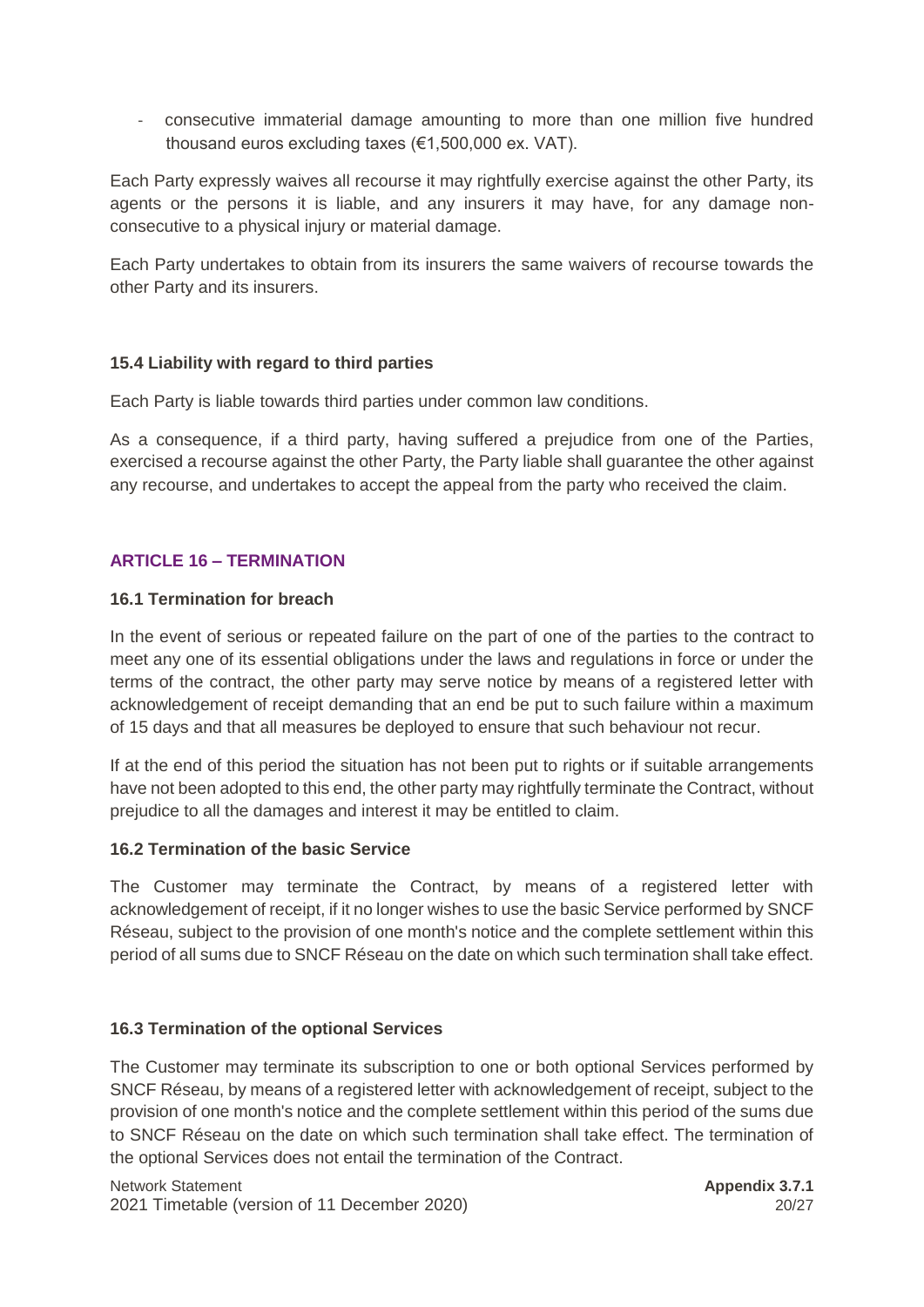## <span id="page-20-0"></span>**ARTICLE 17 – INSURANCE**

The Parties commit to take out an operations and professional liability insurance policy, with an insurance company known to be solvent.

This policy must be taken out to a sufficient amount of capital, which must in no case amount to less than:

- one million five hundred thousand euros excluding taxes (€1,500,000 ex. VAT) per claim for physical injury,
- one million five hundred thousand euros excluding taxes (€1,500,000 ex. VAT) per claim for material damage,
- one million five hundred thousand euros excluding taxes  $(\epsilon 1,500,000 \text{ ex. } VA)$  per claim for immaterial damage consecutive to physical injury or material damage.

The Parties commit in advance to bear personally and directly the risks they are liable to in the absence of a guarantee or should it be insufficient.

This policy must be coupled with waiver of recourse clauses for the Party and its insurers against the other Party, its agents and insurers, as set out under Article 15.

Moreover, the Parties shall personally undertake to take out any insurance policy aimed at covering their own assets as well as any assets that may be under their custody for any reason.

Each Party shall bear alone the insurance premiums and deductibles provided for under each of its policies.

The Customer must submit to SNCF Réseau a document certifying the existence of the insurance policy taken out, at the latest fifteen (15) calendar days following the request of SNCF Réseau.

## <span id="page-20-1"></span>**ARTICLE 18 – CONFIDENTIALITY AND DATA PROTECTION**

#### **Article 18.1 Confidentiality**

Without prejudice to the exchange of information strictly necessary between SNCF Réseau and the Customers as part of the meetings held to draw up this contract, both SNCF Réseau and the Customers undertake not to disclose to any third party, in any form, spoken or written Confidential Information, regardless of the medium (specifically, paper, electronic or digital storage device).

"Confidential information" shall be taken to mean:

- the content of the Contract;
- any document or information disclosed by a Party during the period of validity of the Contract, regardless of the medium (verbal, written, digital, etc.), including, without limitation, all information, documents or data whether economic, technical, commercial, operational, strategic or other in nature, concerning the activity, customers, operational processes or methods, current or future of the Customer and of SNCF Réseau and any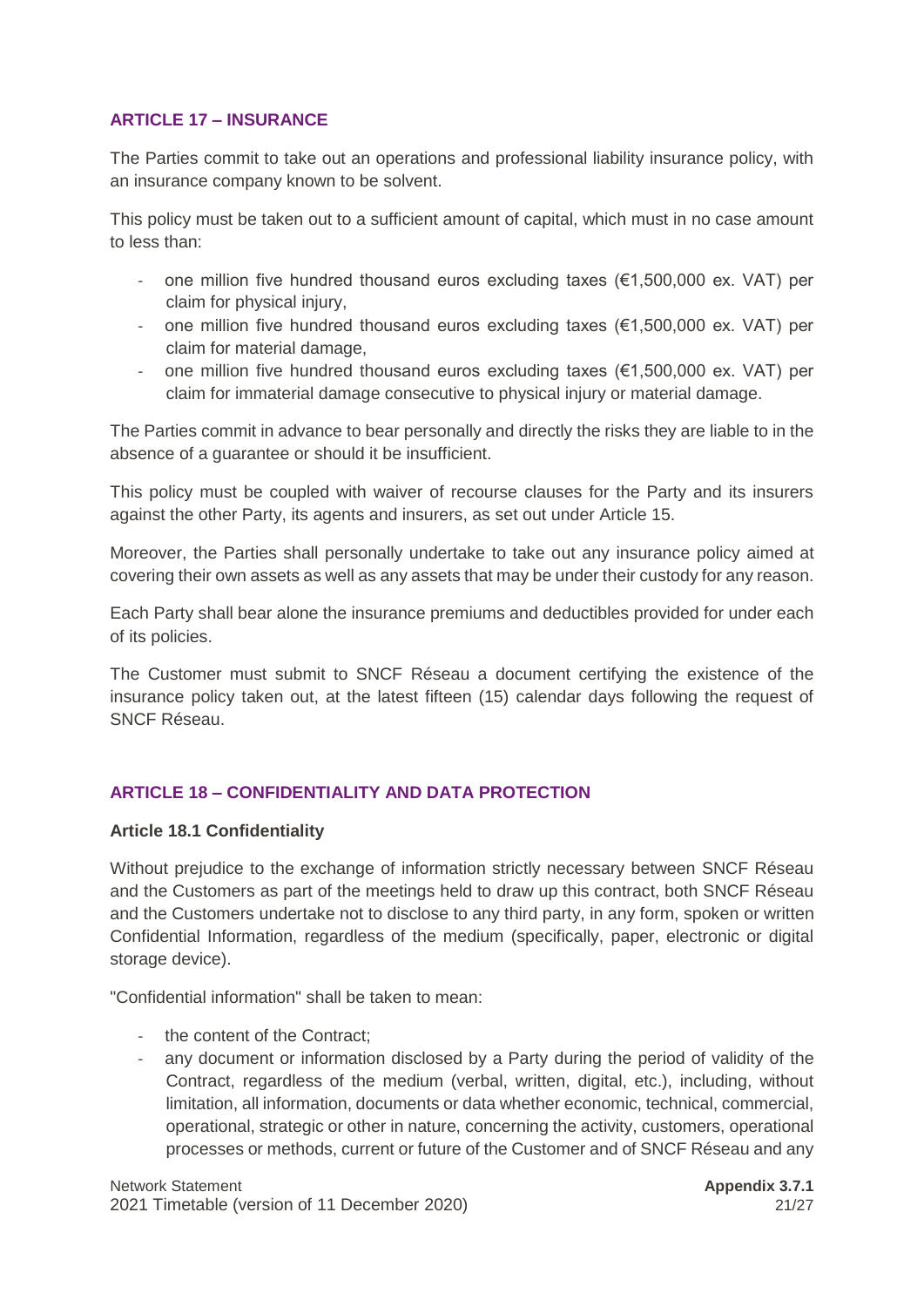disputes that might arise between the Parties regarding this Contract and its execution, and any document or information labelled as such by either Party.

Both for the service ordering phase and the execution of this Contract and for two (2) years following the expiry of the contract (regardless of the reason), the Parties mutually undertake, with regard to Confidential Information received from the other Party:

- to protect it and keep it strictly confidential;
- not to disclose it to third parties without the explicit prior written consent of the other Party;
- only disclose it to member of their staff (employees, subsidiaries or service providers, including subcontractors) to whom this disclosure is necessary for the execution of the Contract;
- to limit its use to what is strictly required for the execution of the Contract obligations.

Therefore, the Parties shall take all necessary steps to ensure that any of their employees, managers, administrators, personnel and service providers who may have knowledge of Confidential Information as part of their duties are informed of this confidentiality requirement and comply with its content.

All Confidential Information, regardless of form and medium, communicated between the Parties shall remain the property of the Party that disclosed it.

These provisions shall not apply to information which:

- has fallen into the public domain (through no fault of the recipient);
- was communicated by a person authorised to do so, without any confidentiality obligation or prohibition from disclosing it;
- was already known to the recipient in good faith before being communicated as part of the Contract. This knowledge must be proven by the existence of appropriate documents within the recipient's files;
- has been disclosed to a third party or a public authority in accordance with legal or regulatory requirements or in execution of a court order. Specifically, the duty of confidentiality shall not apply in the event that the information or the document is revealed to exercise its rights or claims before the Railway and Road Regulation Authority, the competition authority or any other court.

## **18.2 Data protection**

Any information transferred by the Customer to SNCF Réseau concerning its own customers or employees and kept in SNCF Réseau's files for the performance of the Contract shall only be transferred to the agents and/or service providers of SNCF Réseau authorised to know it in the strict context of the performance of the Contract as well as under the declaration made to the CNIL by SNCF Réseau.

Each Party shall undertake to comply with Law No. 78-17 of 6 January 1978 concerning information technology, files and liberties.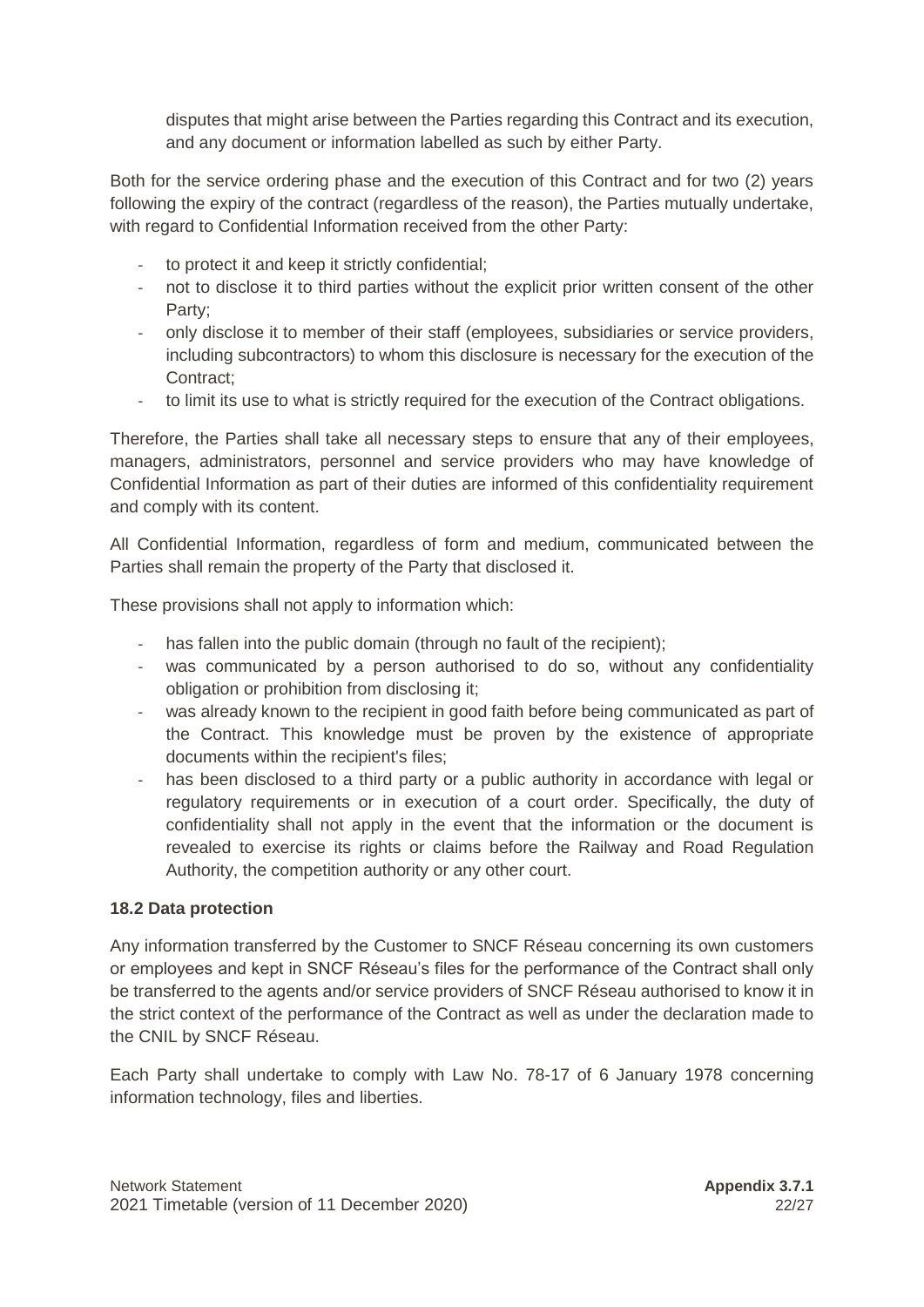#### <span id="page-22-0"></span>**19 – DISPUTE RESOLUTION/APPLICABLE LAW**

Any dispute between the Parties due to the Contract or within its context, in particular regarding its interpretation, execution, non-performance or termination, and which can not be resolved amicably within a period of three (3) months from its occurrence will be subject to the jurisdiction of the Courts of Paris. These General Terms and Conditions are governed by French law.

#### <span id="page-22-1"></span>**ARTICLE 20 - ENTIRETY**

The provisions of the Contract express the entirety of the agreement between the Parties and establish the rights and obligations of each Party under the Contract. It takes precedence over all written or verbal agreements, all correspondence or proposals, as well as any other provision contained in documents that may have been previously exchanged between the Parties related to the purpose of the Contract.

#### <span id="page-22-2"></span>**ARTICLE 21 – INVALIDITY**

If one or more of the Contract's stipulations are held to be invalid or declared as such pursuant to a law, a regulation, or following a decision that has become final pronounced by a competent court, the other stipulations will retain all their strength and enforceability unless they cannot be dissociated.

#### **Appendices**

Appendix I: Bank details of the One-Stop Shop for the Coordination and Management of Crisis **Situations** Appendix II: List of crisis rooms Appendix III: The levels of severity of incidents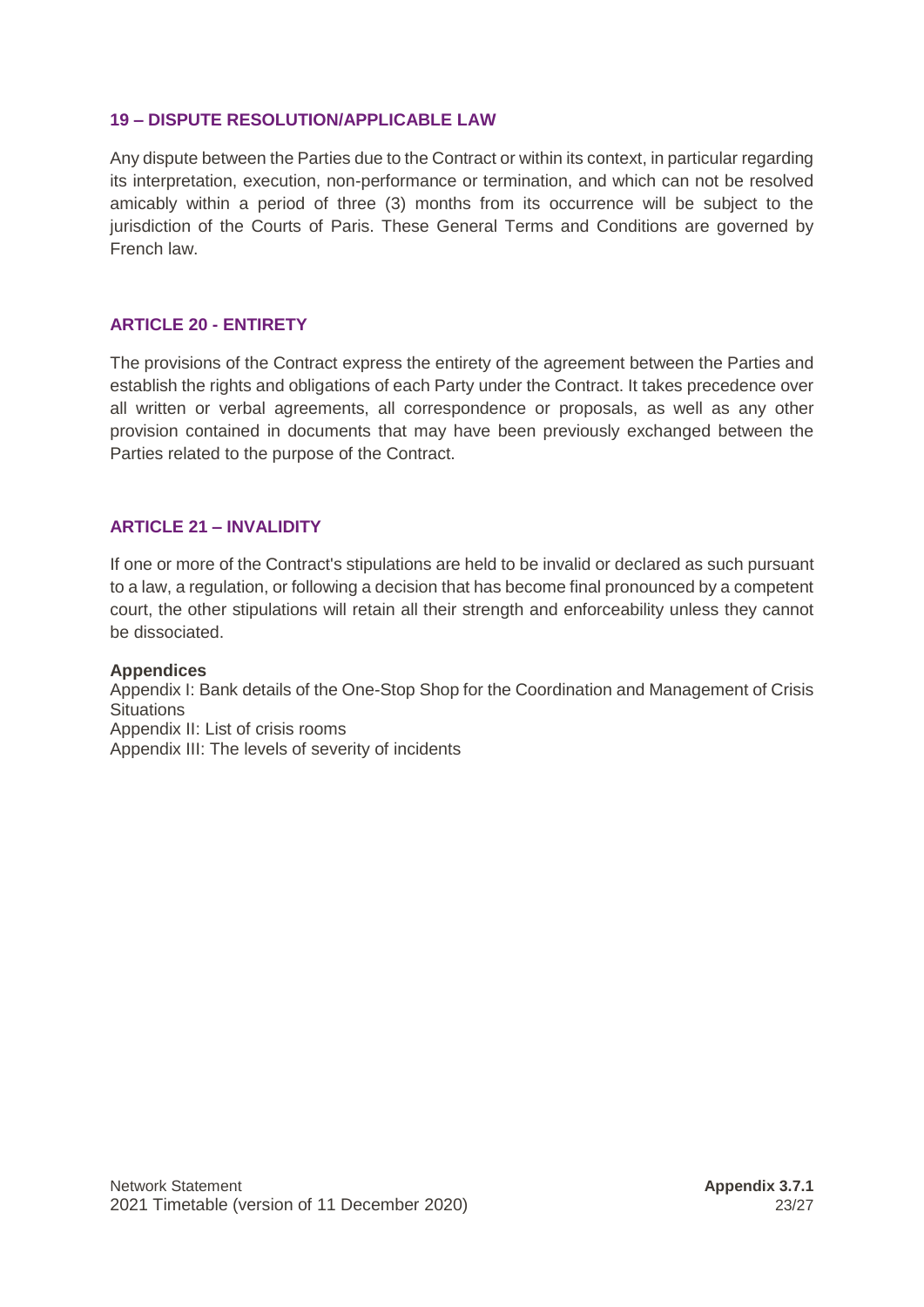## **Appendix I: Bank details of the One-Stop Shop for the Coordination and Management of Crisis Situations**

Account holder: SNCF RESEAU péages

Address: PARIS OPERA

Bank code: 30,003

Account number: 03,620/00020216907

Complete account number: 50

IBAN: FR76 30003 03620 00020216907 50

BIC ADDRESS SWIFT: SOGEFRPPHPO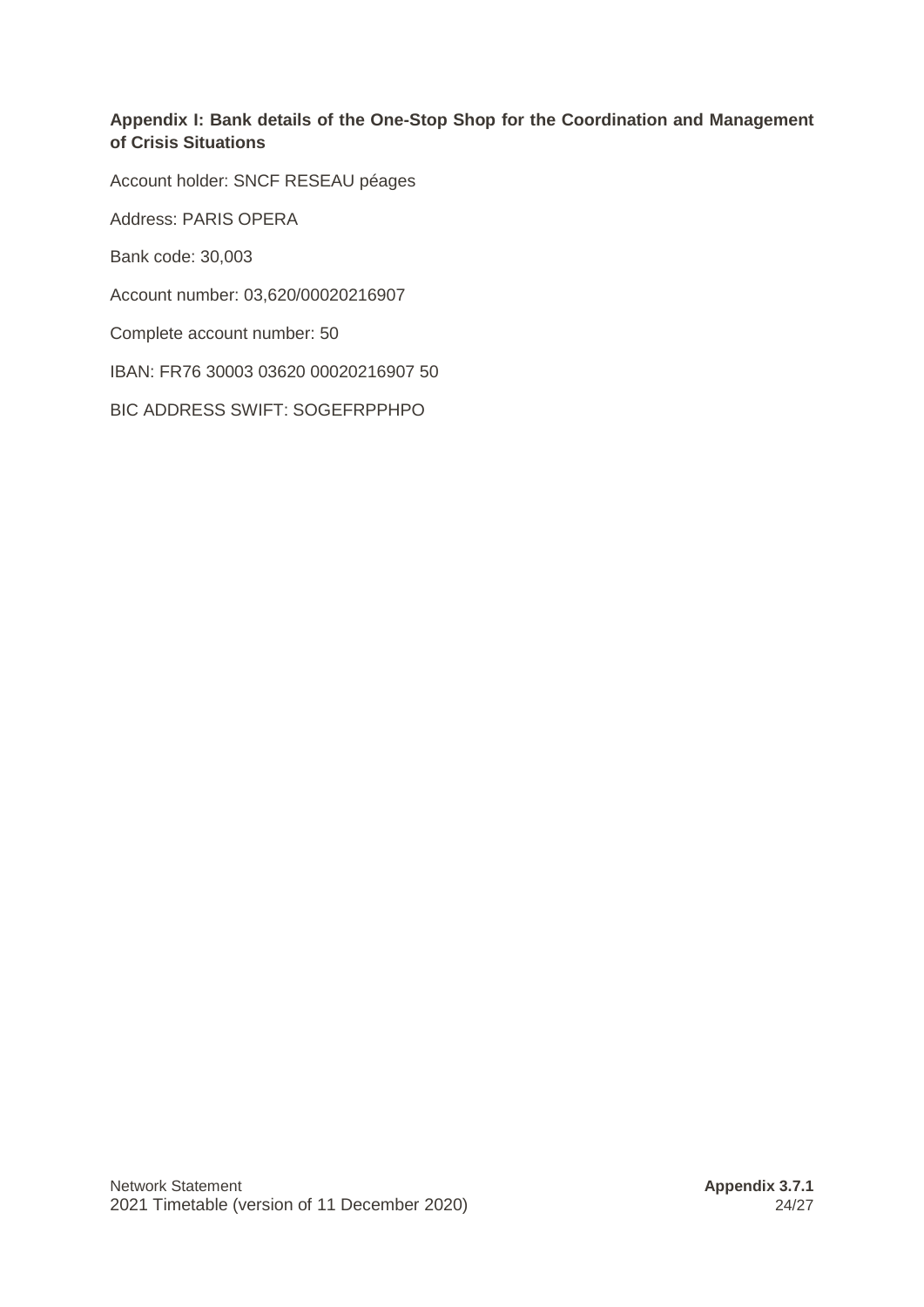## **Appendix II: List of crisis rooms**

| Regional                                              | <b>SDCT Address</b>                                           |  |
|-------------------------------------------------------|---------------------------------------------------------------|--|
| <b>ALPES</b>                                          | 18 av. des Ducs de Savoie<br><b>BP1006 73010 CHAMBERY</b>     |  |
| <b>ALSACE</b>                                         | 2 Boulevard du Président<br>Wilson<br>67000 Stasbourg         |  |
| <b>AQUITAINE</b><br><b>POITOU CHARENTES</b>           | 54bis rue Amédée St Germain<br>33800 Bordeaux Porte 249       |  |
| <b>AUVERGNE</b><br><b>NIVERNAIS</b>                   | <b>72 Avenue des Paulines</b><br>63038 Clermont Ferrand Cedex |  |
| <b>BOURGOGNE</b><br><b>FRANCHE COMTÉ</b>              | 1 rue Jean Baptiste Peincede<br><b>21000 DIJON</b>            |  |
| <b>BRETAGNE</b>                                       | 22 bd de Beaumont BP 2022<br>35040 RENNES Cedex               |  |
| <b>CENTRE</b>                                         | 3 rue Edouard Vaillant<br><b>37000 TOURS</b>                  |  |
| <b>HAUTS DE France</b>                                | <b>33 Rue de TOURNAI</b><br>59000 Lille                       |  |
| <b>LANGUEDOC</b><br><b>ROUSSILLON</b>                 | 4 rue Catalan<br>34011 MONTPELLIER Cedex 1<br>Porte 143       |  |
| <b>LORRAINE</b><br><b>CHAMPAGNE</b><br><b>ARDENNE</b> | 14 Viaduc JF Kennedy<br><b>54052 NANCY</b>                    |  |
| <b>MIDI PYRÉNÉES</b>                                  | 64 boulevard Pierre Sémard<br>31079 Toulouse CEDEX            |  |
| <b>NORMANDIE</b>                                      | 19 rue de l'Avalasse<br>76008 ROUEN Cedex                     |  |
| <b>PARIS EST</b>                                      | place du 11 novembre 1918<br>75475 PARIS Cedex 10             |  |
| <b>PARIS NORD</b>                                     | 173, rue du faubourg St Denis<br><b>75009 PARIS</b>           |  |
| <b>PARIS RIVE GAUCHE</b>                              | 7 rue de Cotentin<br>75741 PARIS Cedex 15                     |  |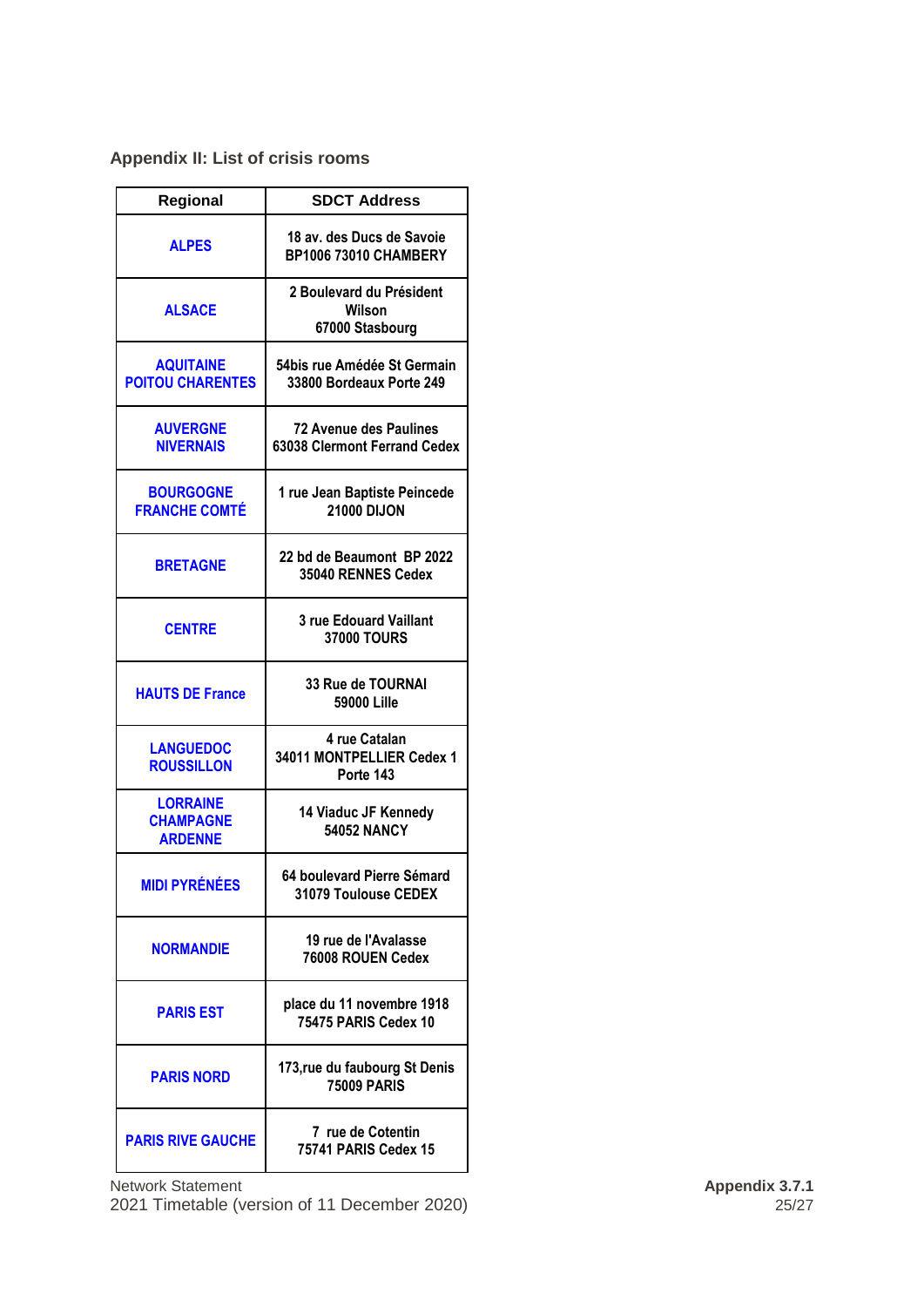| <b>PARIS ST LAZARE</b>                       | 13 rue d'Amsterdam<br><b>75008 PARIS</b>               |
|----------------------------------------------|--------------------------------------------------------|
| <b>PARIS SUD EST</b>                         | 16 rue Chrétien de Troyes<br>75571 PARIS Cedex 12      |
| <b>PAYS DE LA LOIRE</b>                      | 27 bd de Stalingrad BP34112<br><b>44041 NANTES</b>     |
| <b>PROVENCE ALPES</b><br><b>CÔTE d'AZUR</b>  | <b>Esplanade St Charles</b><br>13232 Marseille CEDEX 1 |
| <b>RHÔNE ALPES</b><br><b>LYON</b>            | 17 Rue Pierre Semard<br>69007 Lyon                     |
| <b>National</b>                              |                                                        |
| <b>CNOF</b>                                  | 21 rue d'Alsace<br><b>75010 PARIS</b>                  |
| <b>National Crisis</b><br><b>System Room</b> | 2 place des étoiles<br>93200 SAINT DENIS               |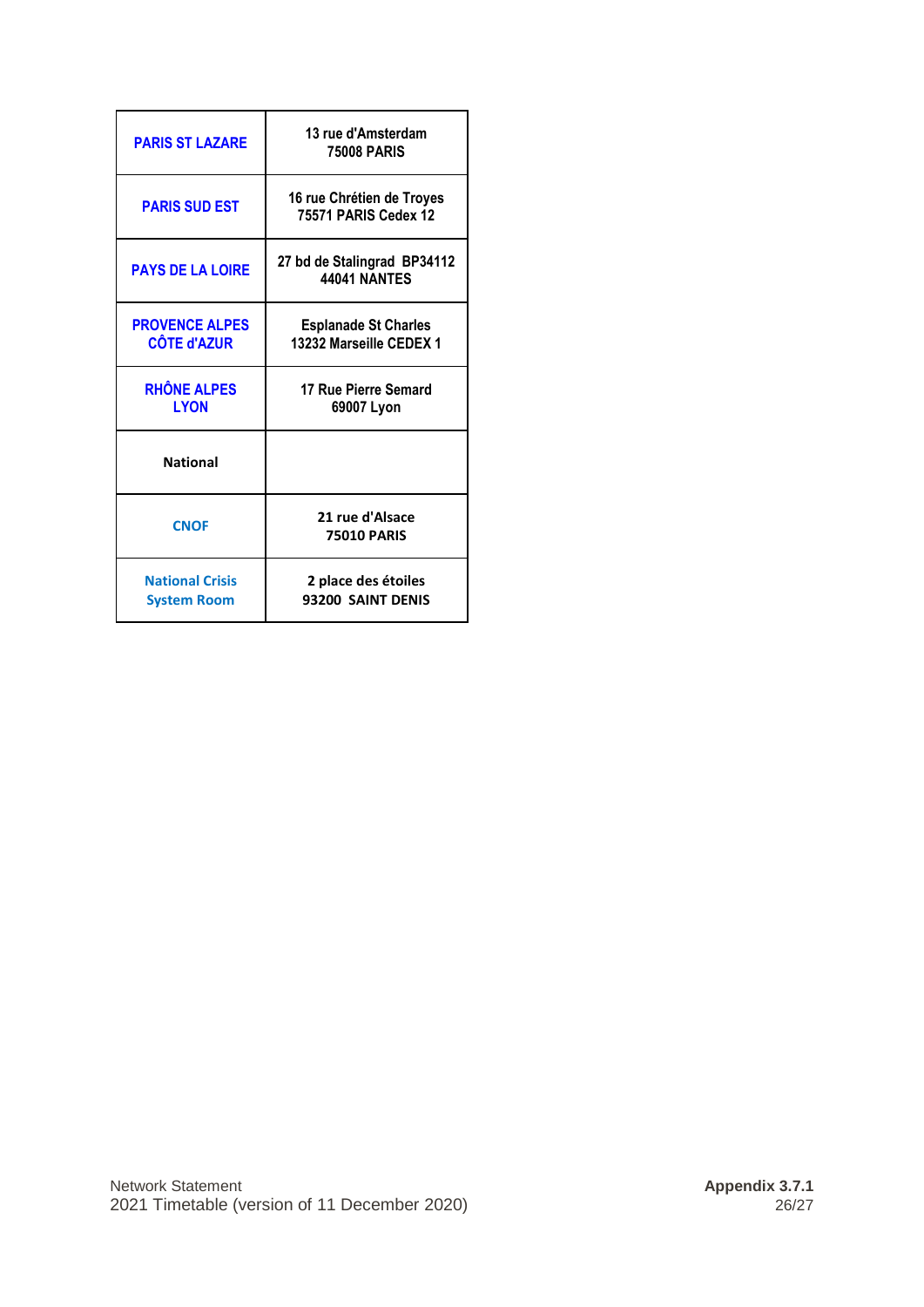## **Appendix III: The levels of severity of incidents**

Associated situation

|                  | 6              | <b>MAJOR RAIL</b><br><b>ACCIDENT</b>                       | Death of passenger(s) on the NRN<br>(except for proven cases of suicide).       |
|------------------|----------------|------------------------------------------------------------|---------------------------------------------------------------------------------|
|                  | 5              | <b>RAIL ACCIDENT</b>                                       | Passenger(s) injured on the NRN<br>(except for proven cases of suicide).        |
|                  | 4              | <b>MAJOR PRODUCTION</b><br><b>INCIDENT</b>                 | Impossibility of transporting all<br>customers (passenger pick-up<br>impaired). |
| <b>INTENSITY</b> | 3              | <b>SIGNIFICANT</b><br><b>PRODUCTION</b><br><b>INCIDENT</b> | All customers transported, with long<br>delays.                                 |
|                  | $\overline{2}$ | <b>ONE-OFF</b><br><b>PRODUCTION</b><br><b>INCIDENT</b>     | All customers transported, some<br>with considerable delays.                    |
|                  |                | <b>DISRUPTION</b>                                          | All customers transported, with<br>slight delays.                               |
|                  | Ω              | <b>NORMAL SITUATION</b>                                    | All customers transported in normal<br>conditions.                              |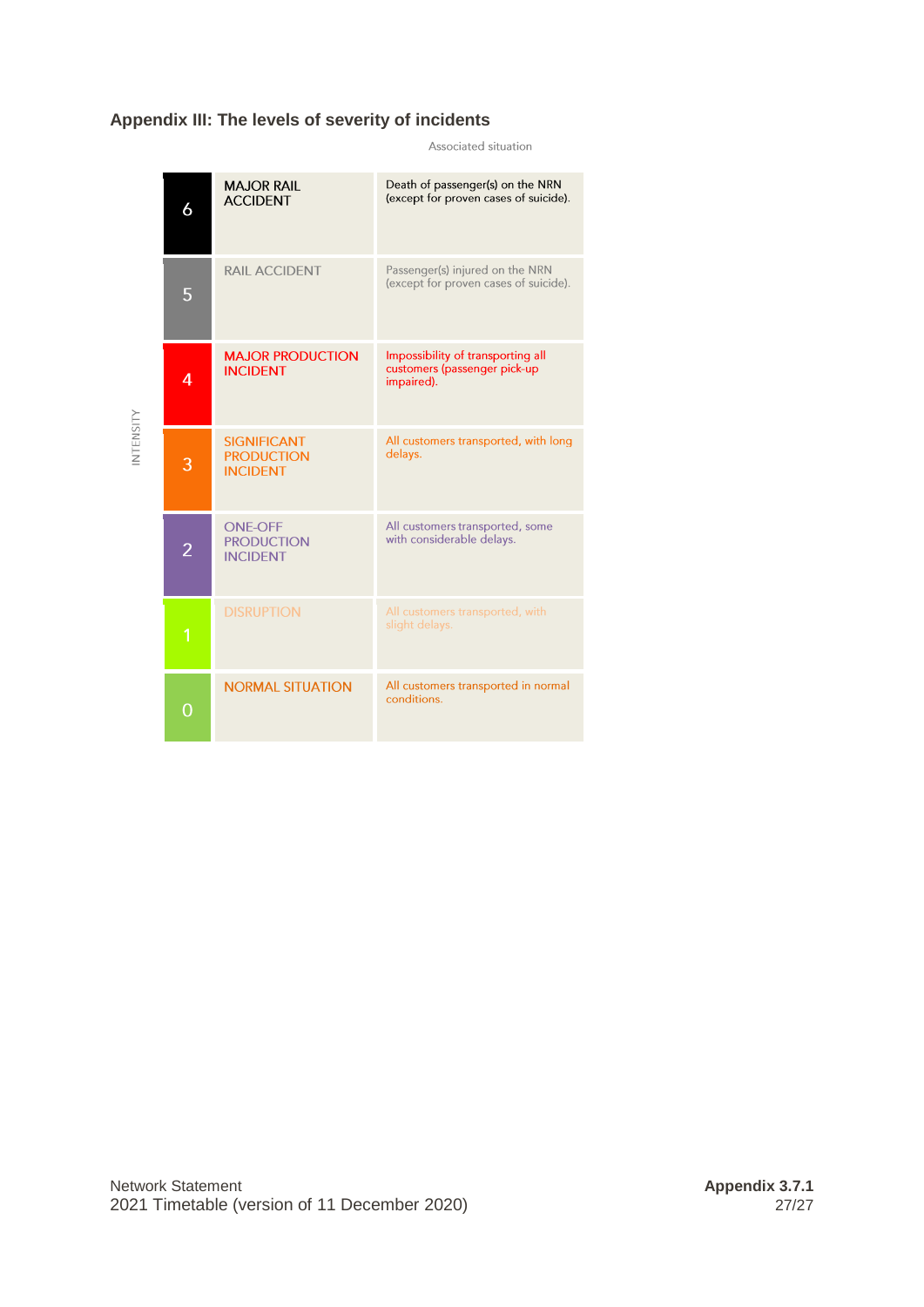

**Appendix 3.7.2**

# **MODEL OF SPECIAL TERMS AND CONDITIONS**

# **FOR THE COORDINATION AND**

# **MANAGEMENT OF CRISIS SITUATIONS SERVICE**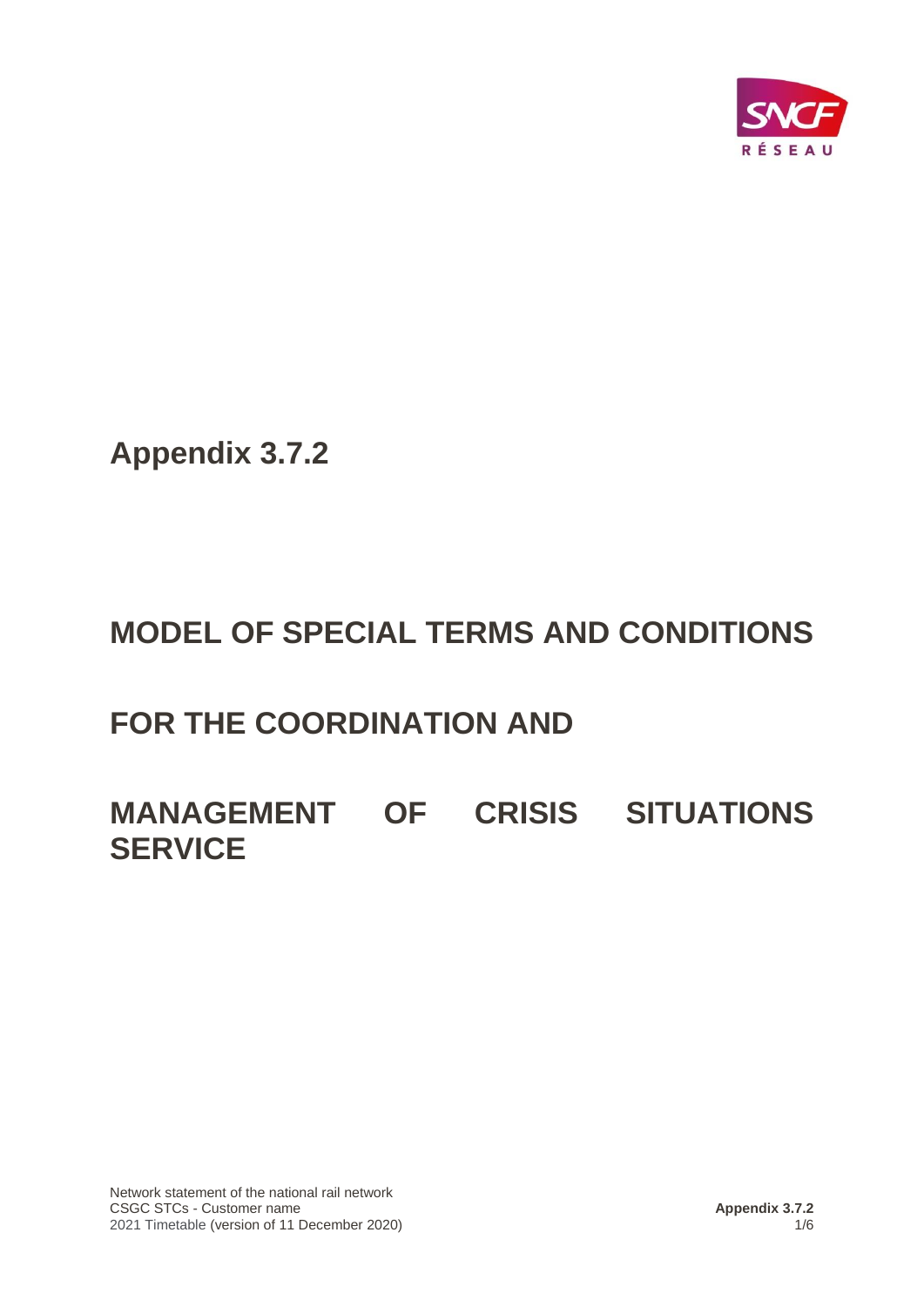#### BETWEEN

**SNCF RESEAU** SA, on the Bobigny Trade and Companies Register under No. B 412 280 737, with registered headquarters at 15-17 rue Jean-Philippe Rameau, CS 80001, 93418 La Plaine Saint-Denis Cedex, represented by Jean GHEDIRA, General Manager - Clients and Services,

Of the first part,

AND

**THE CUSTOMER**, hereinafter referred to as "customer name" with a share capital of €........., registered at (*City*) under the number ........., with its registered office located at (*address*), represented by (*surname, first name and position of the signatory*),

Of the second part,

Hereinafter referred to collectively as the "Parties" or individually as a "Party",

**The following has been agreed:**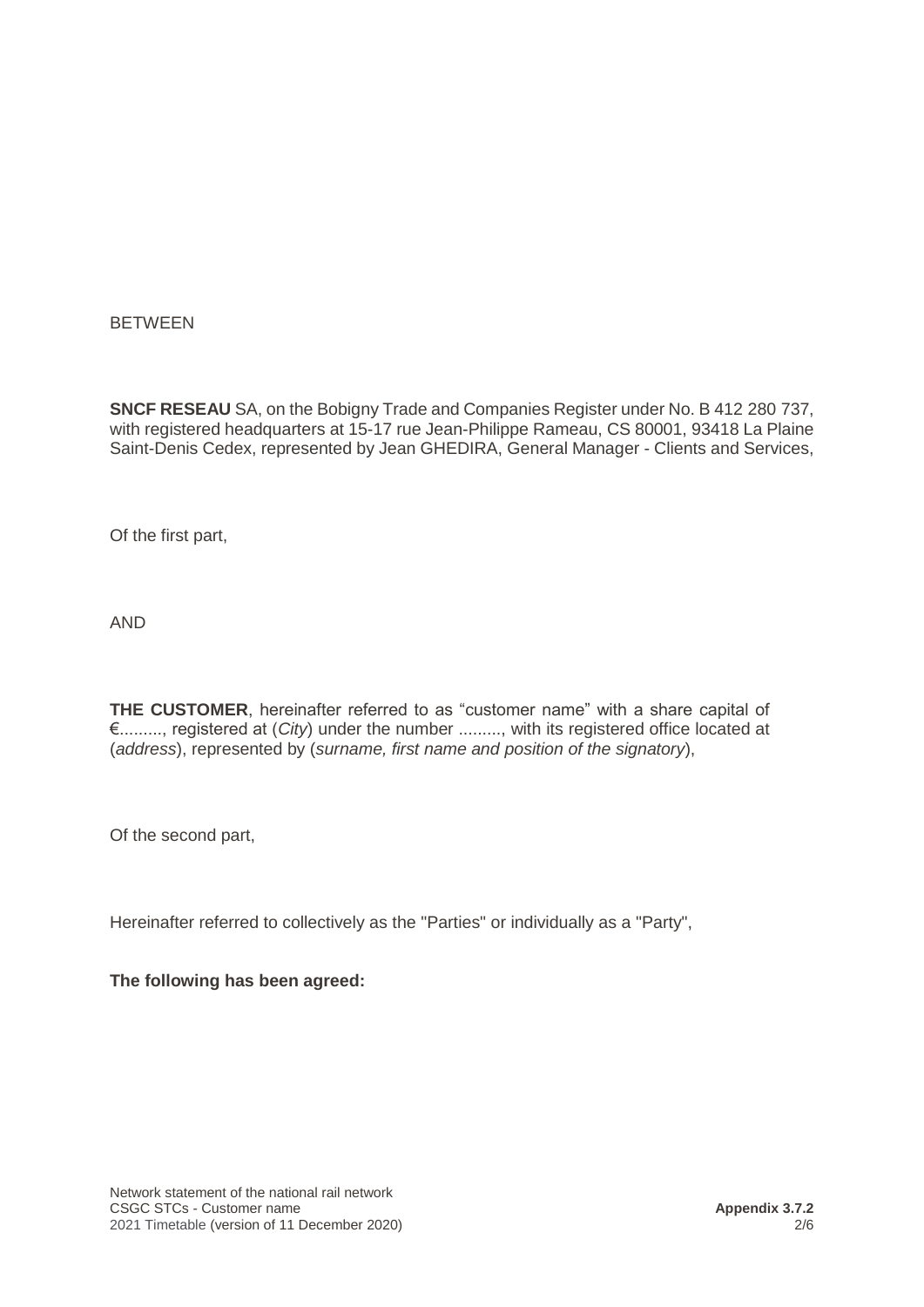With regards to the Transport Code and in particular Article L.2111-9 therein;

With regards to Decree [**TO COME**];

With regard to the Network Statement for the 2020 Timetable and in particular Article 5.4.1.4 therein;

With regards to the General Terms and Conditions for the coordination and management of crisis situations for the year 2020, appended to the Network Statement;

## **FOREWORD**

The Customer communicated to SNCF Réseau its wish to benefit from the Coordination services such as described in Decree [**TO COME**] and under Article 5.4.1.4 of the Network Statement for the 2020 Timetable.

These Special Terms and Conditions aim to define the terms and conditions for the performance of the Service, within the framework of the applicable regulation, the provisions of the Network Statement and the General Terms and Conditions appended thereto.

All the provisions hereinafter complete those set out under the General Terms and Conditions for the coordination and management of crisis situations, as appended hereinafter. They form the "Contract" within the meaning of Article 2 of the General Terms and Conditions.

## **IT IS UNDER THESE CONDITIONS THAT THE PARTIES HAVE AGREED TO THE FOLLOWING**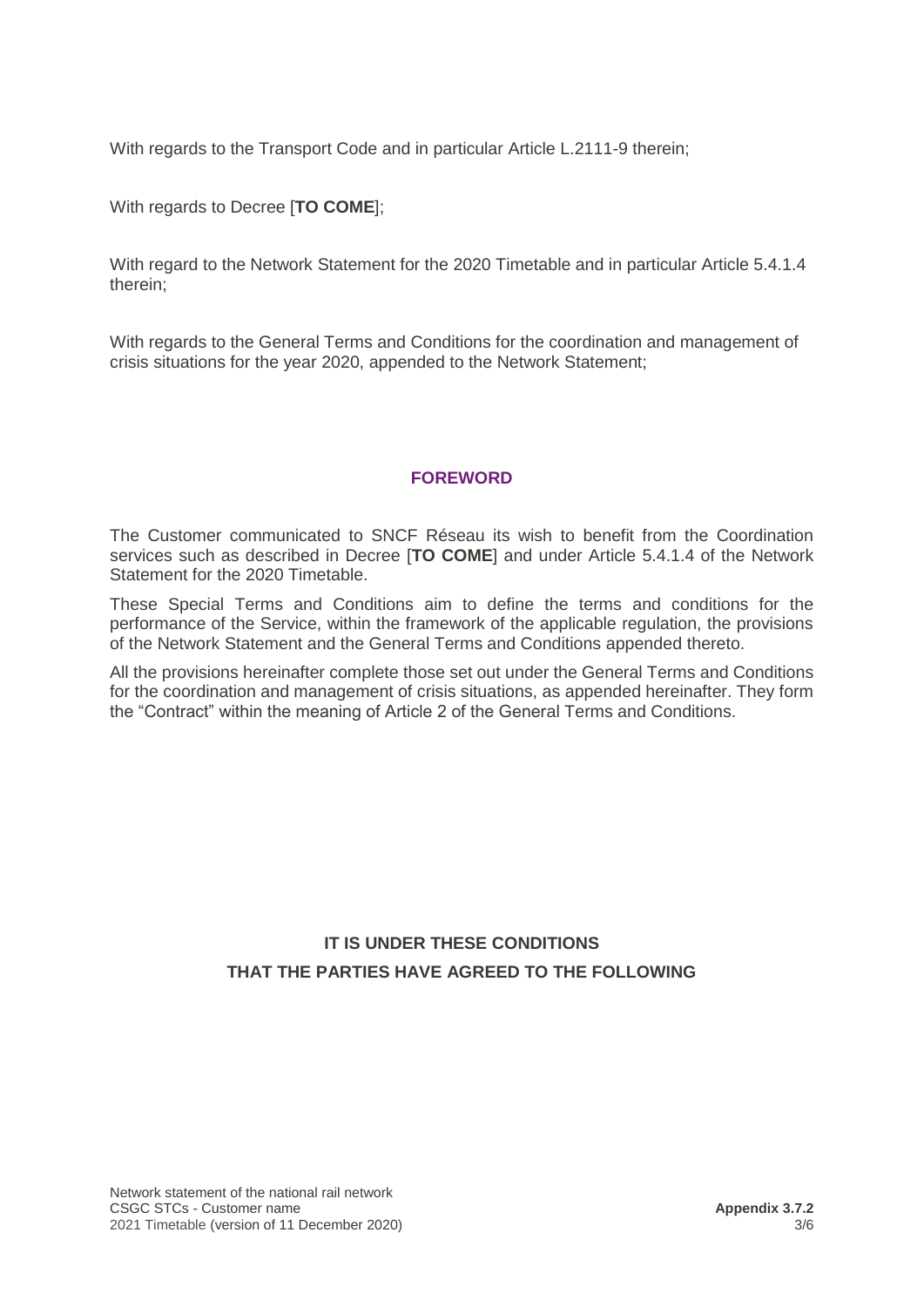## **ARTICLE 1 – PURPOSE**

These Special Terms and Conditions aim to define the terms and conditions for the performance of the basic service for the coordination and management of crisis situations by SNCF Réseau from 1 January to 12 December 2020, as well as those for any optional services requested by the Customer.

In application of Article 4 under the General Terms and Conditions, the Contract shall take effect as of 1 January 2020.

The coordination service is performed by SNCF Réseau for the Customer in compliance with Article 5.4.1.4 of the Network Statement and with the General Terms and Conditions for the coordination and management of crisis situations.

The Customer has therefore communicated to SNCF Réseau its wish to benefit from the Basic Service, such as set out in the General Terms and Conditions for the coordination and management of crisis situations, appended to the Network Statement, in order to improve the resumption of normal operations in the event of a disruption occurring between 1 January and 12 December 2020.

## **ARTICLE 2 – FINANCIAL PROVISIONS FOR THE SERVICES PERFORMED**

The Basic Service shall be billed on a half-yearly basis, in advance. Should the Customer order any optional Services from SNCF Réseau, such as set out under Article 7.2 of the General Terms and Conditions, the invoice issued must, in any case, make a distinction between the charge due for the Services pertaining to the Basic Service and that applicable to the Optional Services.

#### [*If the Customer is a Railway Undertaking*]

The Basic Service shall be invoiced to the estimated volume of trains-kilometres (tkm) declared by the Customer.

The price per 100,000 tkm section applicable between 1 January 2020 and 11 December 2021 is published in Appendix 6.5 to the Network Statement for the 2021 Timetable.

The Parties commit to apply the final price established for the period covered by the Contract.

Where applicable, an adjustment shall be made for invoices already issued and paid by the Customer.

The proposed price per 100,000 tkm section is valued for the period covered by the Contract at

[**PRICE TO BE COMPLETED IF FREIGHT RU**] euros per section for freight transporters

[**PRICE TO BE COMPLETED IF PASSENGER RU**] euros per section for passenger transporters.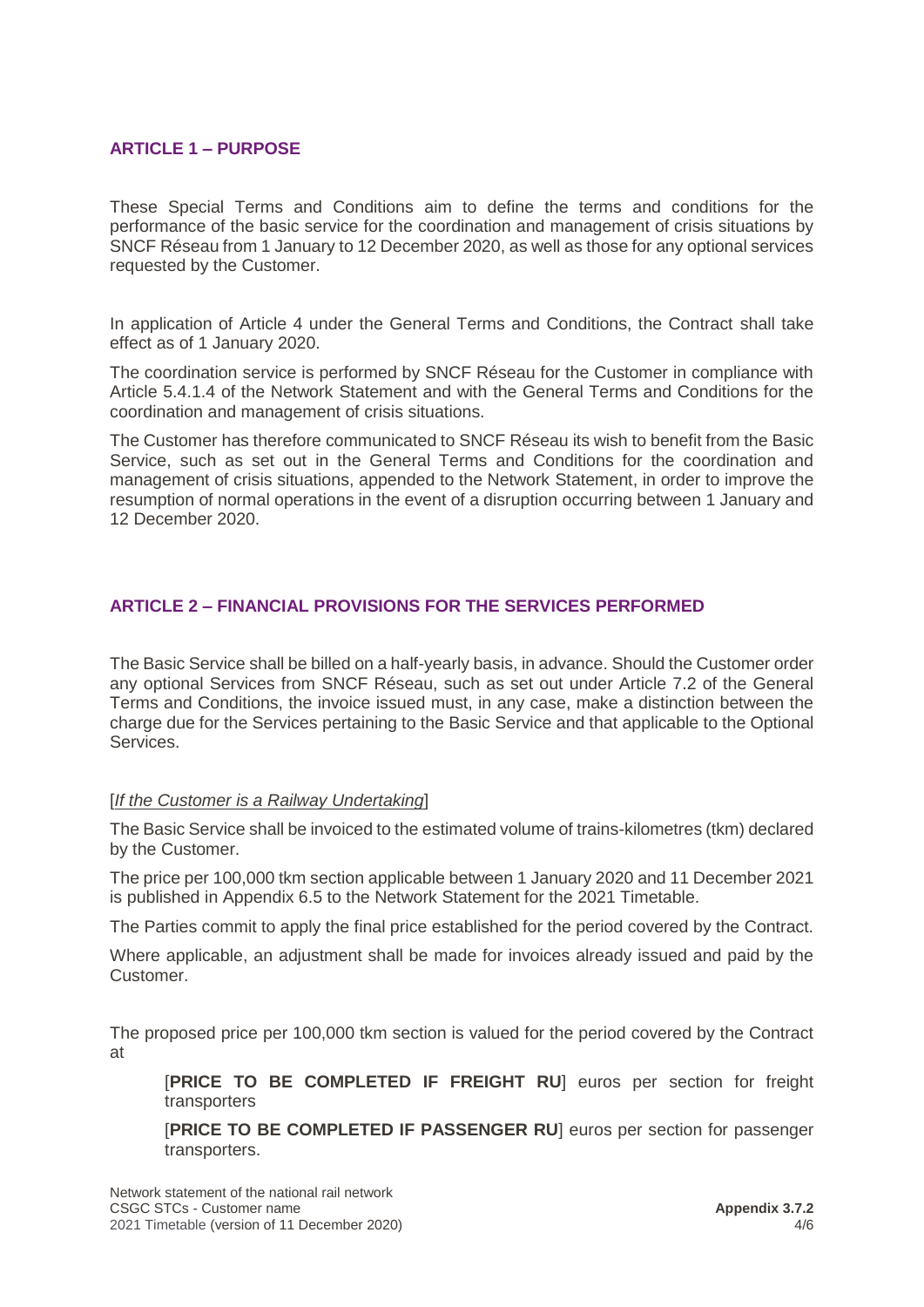The estimated train-kilometre volume declared by the Customer is of:

## [**NUMBER OF TRAINS-KILOMETRES DECLARED**]

The amount due by the Customer in exchange for the performance of the services ordered and set out under this Contract is of

[**CALCULATED PRICE TO BE ENTERED**] euros ex. VAT for the Basic Service.

#### [*If the Customer is an Infrastructure Manager other than SNCF Réseau*]

The Basic Service shall be invoiced to the prorate of the kms of line managed.

The prices applicable between 1 January 2020 and 11 December 2021 are published in Appendix 3.7.1 to Article 12.1 of the Network Statement for the 2020 Timetable.

In this respect, in compliance with the financial burden borne by rail infrastructure manager(s), [**CUSTOMER NAME**] shall pay its share to the amount of kilometres of line operated and owned by it.

For the period from 1 January to 11 December 2021, the amount due by the Customer in exchange for the performance of the services ordered and set out under this Contract is of:

[**CALCULATED PRICE TO BE ENTERED**] euros ex. VAT for the Basic Service.

## [*If the Customer orders one or two optional Services*]

The optional Service(s) is/are invoiced as and when ordered, according to the need expressed by [**CUSTOMER NAME**].

• Additional training sessions

The scope of additional training sessions shall be set out in specifications and communicated by SNCF Réseau.

The price for each additional training session shall be communicated by SNCF Réseau in the corresponding quotation.

#### • Relatives room

In the case of a serious rail accident with victims, a specific room may be opened to receive and inform the relatives of the victims, provided [**CUSTOMER NAME**] makes available to SNCF Réseau five (5) trained volunteers (including the room leader).

The price to activate a relatives room shall be communicated by SNCF Réseau in the corresponding quotation.